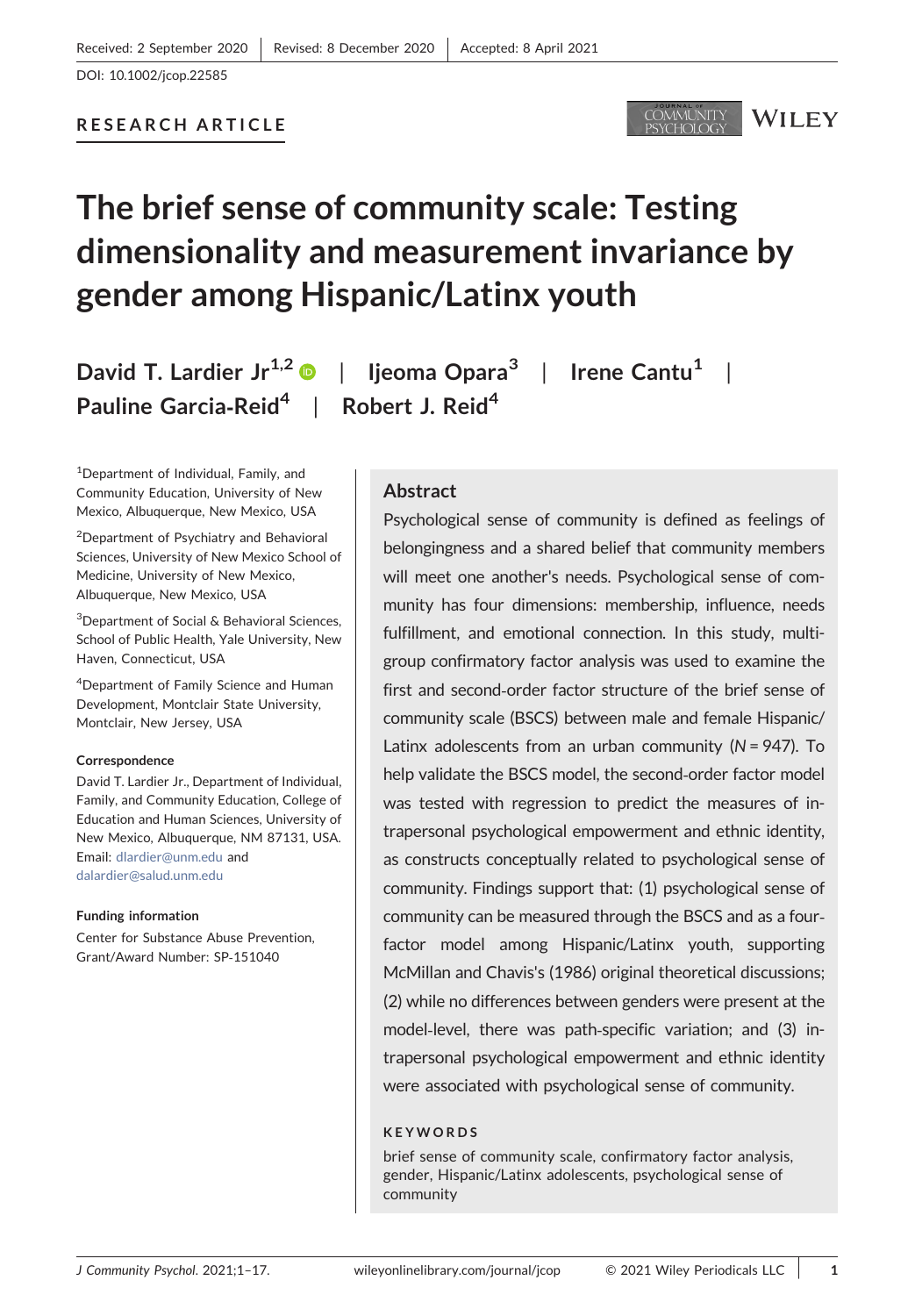# 1 | INTRODUCTION

Hispanic/Latinx people are the fastest growing ethnic group in the United States. Research is needed that examines measures tied to the numerous important developmental and ecological processes among Hispanic/Latinx adolescents. Studies examining the Brief Sense of Community Scale (BSCS) as a measurement tool for understanding psychological sense of community or neighborhood belongingness would be useful in expanding the conceptualization and validity of this scale. As a protective factor among adolescents, psychological sense of community can serve as a buffer in reducing risk behaviors and improving mental health outcomes. Yet, little research has focused on examining psychological sense of community among Hispanic/ Latinx adolescents, and less have focused on testing the psychometric properties of the BSCS to establish measurement invariance across various groups including male and female Hispanic/Latinx adolescents. Measurement invariance testing examines the degree to which an instrument and its items measure a construct uniformly across respondents from various group (e.g., based on racial‐ethnic identity, gender group; Kline, [2015;](#page-13-0) Schmitt & Kuljanin, [2008\)](#page-15-0); therefore, until measurement invariance is established, conclusions drawn about group differences may be unsubstantiated or inappropriate. It is important to note that previous scholarship in psychological sense of community is not invalidated because invariance has not been established between and within groups.

Psychological sense of community is theorized to capture those social processes that lead to more cohesive, supportive (Cantillon et al., [2003](#page-13-1)), and collectively engaged communities (Bermea et al., [2018](#page-13-2); Brodsky, [2017;](#page-13-3) Forenza & Lardier, [2017a;](#page-13-2) Lardier et al., [2019;](#page-14-0) McMillan, [2011](#page-14-1); Peterson et al., [2017\)](#page-15-1). Concepts of psychological sense of community are based in feelings of collective efficacy and neighboring (i.e., sharing neighbors and mutual assistance) (Perkins & Long,). Broader definitions of psychological sense of community position this idea within feelings of belongingness and a shared belief that community members will meet one another's needs through these relationships (McMillan & Chavis, [1986\)](#page-14-2). McMillan and Chavis ([1986](#page-14-2)) further indicated that psychological sense of community is divided into four specific dimensions: membership (belongingness to the community); (2) influence (feeling of making a difference in the community as a member); (3) needs fulfillment (perception that members in the community will meet one another's needs); and (4) emotional connection (shared emotional connection or experience).

Psychological sense of community has been associated with various outcomes including community civic engagement (Lardier, [2018;](#page-13-4) Lardier et al., [2020;](#page-14-3) Reid et al., [2017](#page-15-2)), social well-being (Albanesi et al., [2007\)](#page-12-0), citizen participation in prevention programming (Peterson & Reid, [2003](#page-14-4)), health and wellness (BeLue et al., [2006\)](#page-13-5), ethnic group identity and belongingness (Kenyon & Carter, [2011](#page-13-6)), and empowerment including both intrapersonal psychological empowerment (i.e., perceived leadership and self‐efficacy in sociopolitical change activities) and cognitive psychological empowerment (i.e., critical awareness of social injustices and inequalities) (Lardier, [2018;](#page-13-4) Lardier, Opara, Garcia‐Reid, Reid, [2020](#page-14-3); Lardier et al., [2018](#page-13-4); Opara et al., [2019\)](#page-14-5). Beyond this study, psychological sense of community has also been qualitatively associated with foster care alumni's (Forenza & Lardier, [2017b\)](#page-13-7) and mentally ill adult's sense of belongingness to their supportive housing community (Forenza & Lardier, [2017a](#page-13-8)). Recently, Lardier et al. ([2019](#page-14-0)) also showed through the voices of young people of color the way in which a negative psychological sense of community contributed to youth's perceived sense of community isolation and loneliness, as well as their inability to change their community or even have interest in engaging in community‐level change. Despite such work, further investigation is needed into the measurement of psychological sense of community, particularly among diverse groups of adults and youth, such as Hispanic/Latinx adolescents. This study would allow us to fully understand the utility of psychological sense of community as a construct and the measures to examine this idea.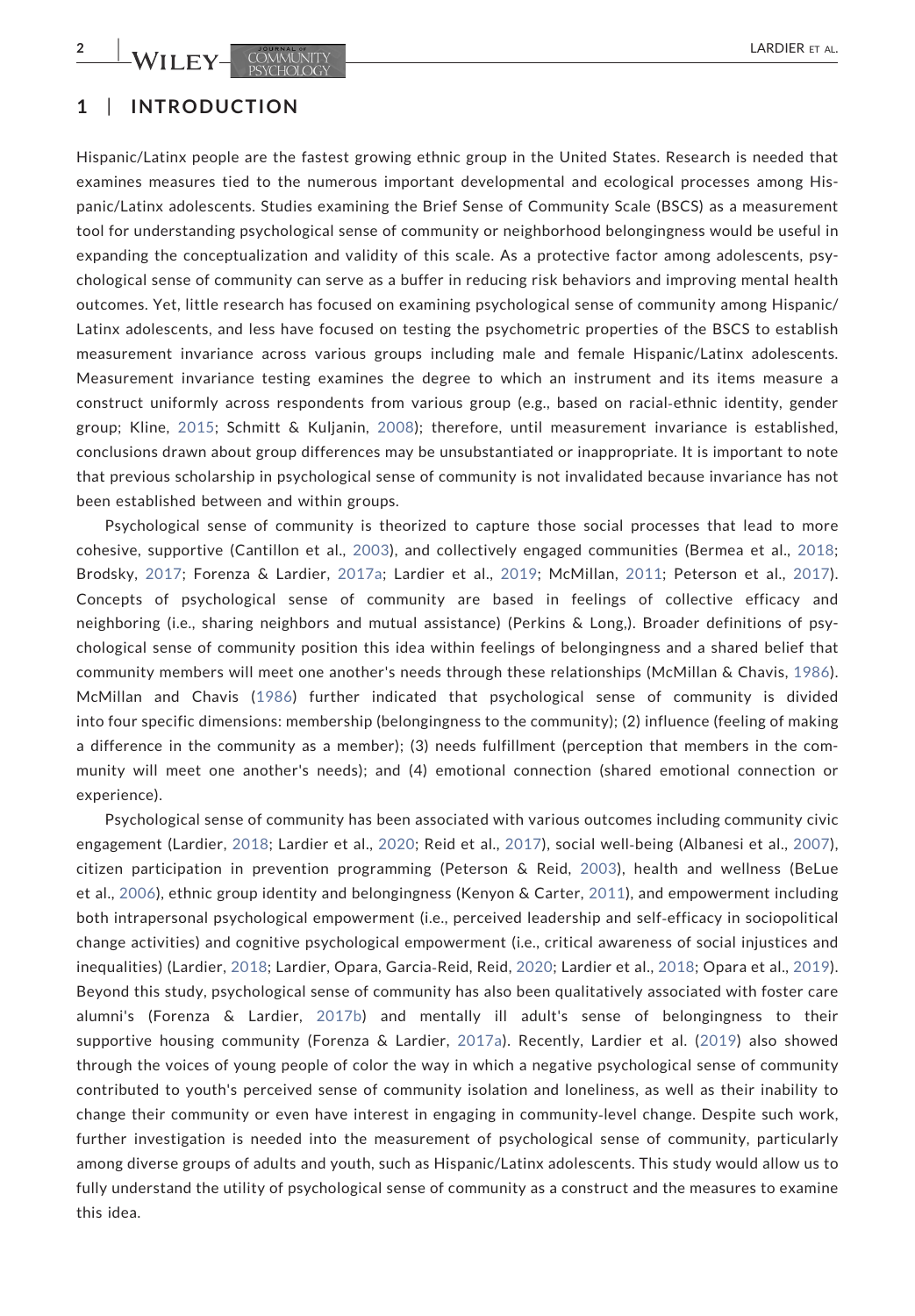# 2 | BRIEF SENSE OF COMMUNITY SCALE AND ADOLESCENTS OF COLOR

Several measures have examined psychological sense of community over the past two-decades (e.g., neighborhood youth inventory; Chipuer et al., [1999\)](#page-13-9). The sense of community index (SCI) has been widely used to measure this construct. Various studies have assessed the original 12-item, four-factor (i.e., membership, needs fulfillment, influence, and emotional connection), multidimensional structure of the SCI in the United States (e.g., Chipuer et al., [1999;](#page-13-9) Long & Perkins, [2003](#page-14-6); Obst & White, [2004;](#page-14-7) Peterson et al., [2006\)](#page-14-8) and among international populations such as adults in Italy (e.g., Prezza et al., [2009;](#page-15-3) Tartaglia, [2006\)](#page-15-4). However, many of these investigations have failed to support the intended four‐factor structure (including some of those cited here, e.g., Long & Perkins, [2003](#page-14-6)).

Developed as an alternative to the SCI, Peterson et al. ([2008](#page-15-5)) specifically validated a brief eight-item measure for psychological sense of community, supporting the second-order, four-factor structure of the BSCS. They also showed that the overall BSCS was correlated with community participation and intrapersonal psychological empowerment—that is, examined through the sociopolitical control scale for youth (SPCS‐Y)—as well as mental health and depression (Peterson et al., [2008\)](#page-15-6). More contemporary research have validated the BSCS factor structure cross-culturally and among international populations of adults (e.g., Wombacher et al., [2010](#page-16-0)) and young adults in college (Townley et al., [2011\)](#page-15-7) Only one study has tested the BSCS among adolescents (e.g., Lardier et al., [2018\)](#page-13-4). No study published has examined the BSCS among Hispanic/Latinx adolescents.

Additional research needs to assess the performance of the BSCS factor structure among adolescents and young adults of color (Lardie et al., [2018\)](#page-13-4). Lardier et al. ([2018](#page-13-4)) conducted the first study to examine the factor structure of the BSCS among adolescents. In this study, among a sample of Hispanic/Latinx (75%) and African American/Black (24.3%) adolescents, they identified support for the four‐factor, multidimensional, second‐order factor structure of the BSCS among youth of color. While an important contribution the extant research, these authors did not assess for invariance between racial‐ethnic groups, nor between gender groups (which was used as a control variable), treating youth of color as a monolithic identity, and not drawing conclusions about the performance of the measure between racial‐ethnic and gender groups. This is despite some evidence indicating that among Hispanic/Latinx communities, psychological sense of community may be an important developmental me-chanism and related to ethnic identity development (Garcia-Reid et al., [2013;](#page-13-10) Kenyon & Carter, [2011](#page-13-6); Lardier, [2018;](#page-13-4) Lardie et al., [2020](#page-14-3); Rivas-Drake, [2012\)](#page-15-8), greater mental health and wellness (Forenza & Lardier, [2017a](#page-13-8); Townley et al., [2011\)](#page-15-9), psychological empowerment (Chan et al., [2014;](#page-13-11) Lardier et al., [2020](#page-14-3); Rivas‐Drake et al., [2014\)](#page-15-10), and reductions in substance use and experiences related to community violence (Lardier et al., [2017](#page-14-9)).

Furthermore, it is reasonable to also conclude that psychological sense of community will be experienced differentially between gender groups (Peterson & Hughey, [2004](#page-14-10); Peterson et al., [2005](#page-14-11); Speer et al., [2013](#page-15-11)). As Speer et al. [\(2013\)](#page-15-11) noted psychological sense of community is not a uniform experience, and that women may experience variation in psychological sense of community due to both historical disenfranchisement when compared to men, and more likely to feel empowered due to a collective network of complex relationships. Moreover, diverging gender experiences may be acute among Hispanic/Latinx adolescents due to women in these communities not only experiencing multiple marginalized identities in re-lation to the broader United States society, but also within group (Hurtado-de-Mendoza et al., [2014](#page-13-12); Quinones Mayo & Resnick, [1996](#page-15-12); Villalba et al., [2018\)](#page-16-1). Whether considering Critical Latinx Theory, or discussions specific to Hispanic/Latinx communities that differentiate between the community‐lived ex-periences of male versus female Hispanic/Latinx youth (Candelario, [2007](#page-13-13); Hurtado-de-Mendoza et al., [2014](#page-13-12); Mirandé, [2018;](#page-14-12) Muñoz, [2018;](#page-14-13) Nadal et al., [2014\)](#page-14-14), community belongingness may not be similar between gender groups, leading to differences in the utility of the BSCS.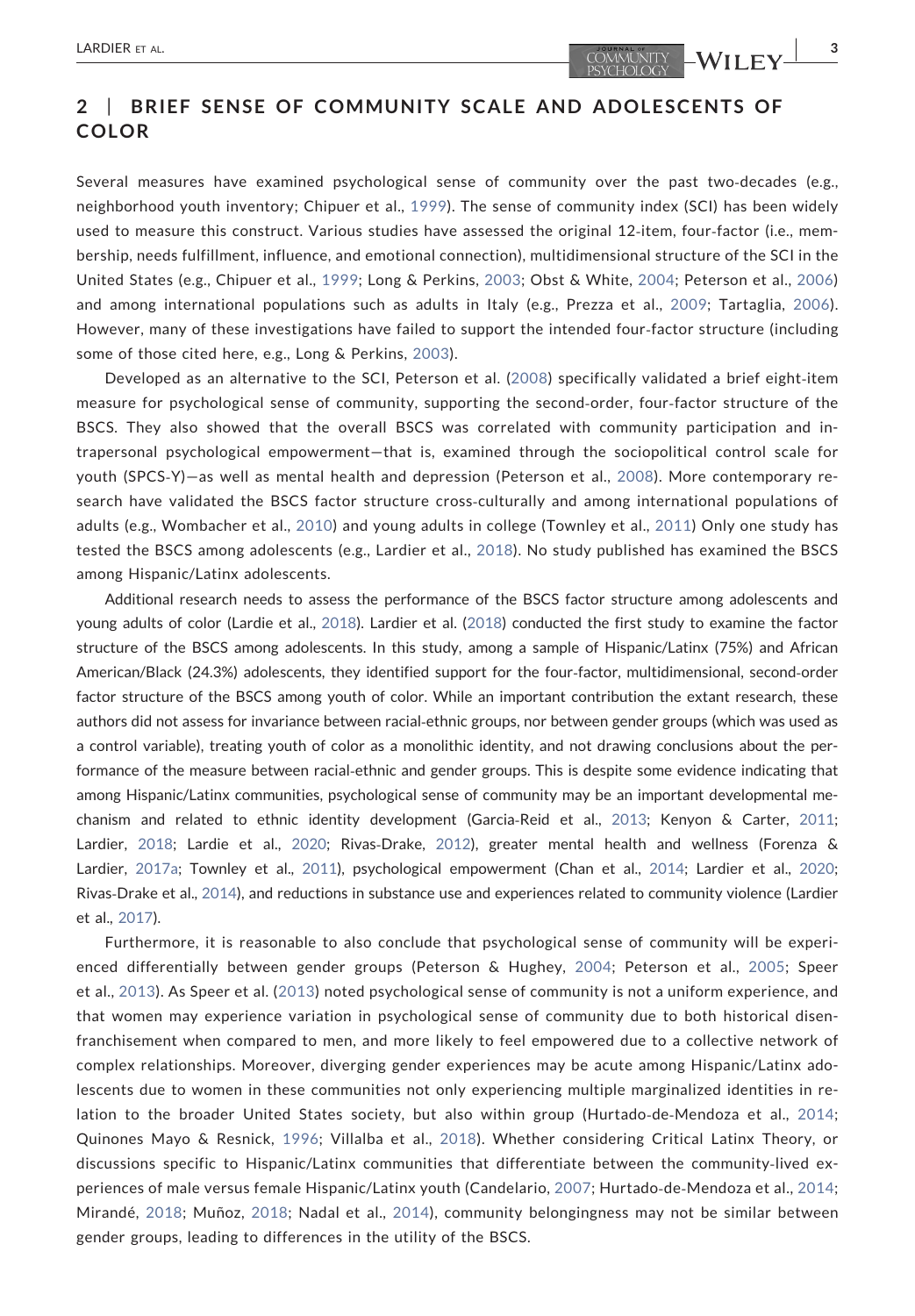Limitations in the current scholarship examining the BSCS among diverse groups of youth and adults in various context, not only in terms of race‐ethnicity, but also in relation to gender identity, positions psychological sense of community as a standardized concept across sociocultural group contexts (Mannarini et al., [2014](#page-14-15)). However, psychological sense of community varies from culture to culture and context to context (Forenza & Lardier, [2017a](#page-13-8)). Furthermore, not assessing for invariance in the factor structure limits the utility and consequently, validity of the measure across groups (Kline, [2015](#page-13-0); Schmitt & Kuljanin, [2008\)](#page-15-0). Therefore, in the absence of invariance it may be inappropriate to draw conclusions on group differences. Research is needed to examine the BSCS as a measure of psychological sense of community among Hispanic/Latinx adolescents and assess potential variations in the factor‐ structure of this scale.

## 3 | PURPOSE

This study extends the research on the measurement and utility of the BSCS among Hispanic/Latinx adolescents. The BSCS, while recently validated among a sample of youth of color (see Lardier et al., [2018](#page-13-4)), has not been tested among Hispanic/Latinx youth, specifically, and to these authors knowledge, invariance has never been examined between gender groups. To address these limitations, we first examined the factor structure of the BSCS among a robust sample of Hispanic/Latinx youth using confirmatory factor analysis (CFA). Second, we assessed for potential variations in the factor‐structure of this scale using multigroup CFAs between male and female Hispanic/Latinx youth. Last, to help validate the BSCS model, the second-order factor model was tested with regression to predict the measures of intrapersonal psychological empowerment and ethnic identity, as constructs conceptually related to psychological sense of community (see Figure [1](#page-4-0)).

## 4 | METHODS

#### 4.1 | Community context

This study was conducted within a densely populated, urban community in the Northeastern United States. The community's population is diverse with 57.7% of the population identifying as Hispanic/Latinx, 34.7% identifying as African American/Black, followed by 31.7% identifying as White non‐Hispanic. Approximately, 43.3% residents living in this city were foreign born and approximately 29.1% live below the poverty line, with a median household income of \$33,000 yearly. Among students, nearly half (48%) in this district ranked below proficiency in language arts, with even lower proficiency in mathematics (68%). Based on recent school level data acquired from the state, only 9.8% of youth graduating from high schools within this community received a college degree, far below national averages (60%).

#### 4.2 | Participants and procedures

Data were collected as part of a larger comprehensive need assessment. A convenience sample of students  $(N = 1639)$  were recruited from a large urban high school in the northeastern U.S (60% response rate; total number of students approximately 2500). A delimited sample (N = 947) of Hispanic/Latinx adolescents were examined for the current study. A nearly equal proportion of students identified as male (39.9%) and female (60%), with 28.3% between 13 and 15 years of age and 71.7% between 16 and 18 years of age. Students were near‐evenly distributed between 9th (25.6%), 10th (23.9%), 11th (26.3%), and 12th (24.2%) grades. Over 70% were on the free or reduced lunch program, a proxy for low socioeconomic status.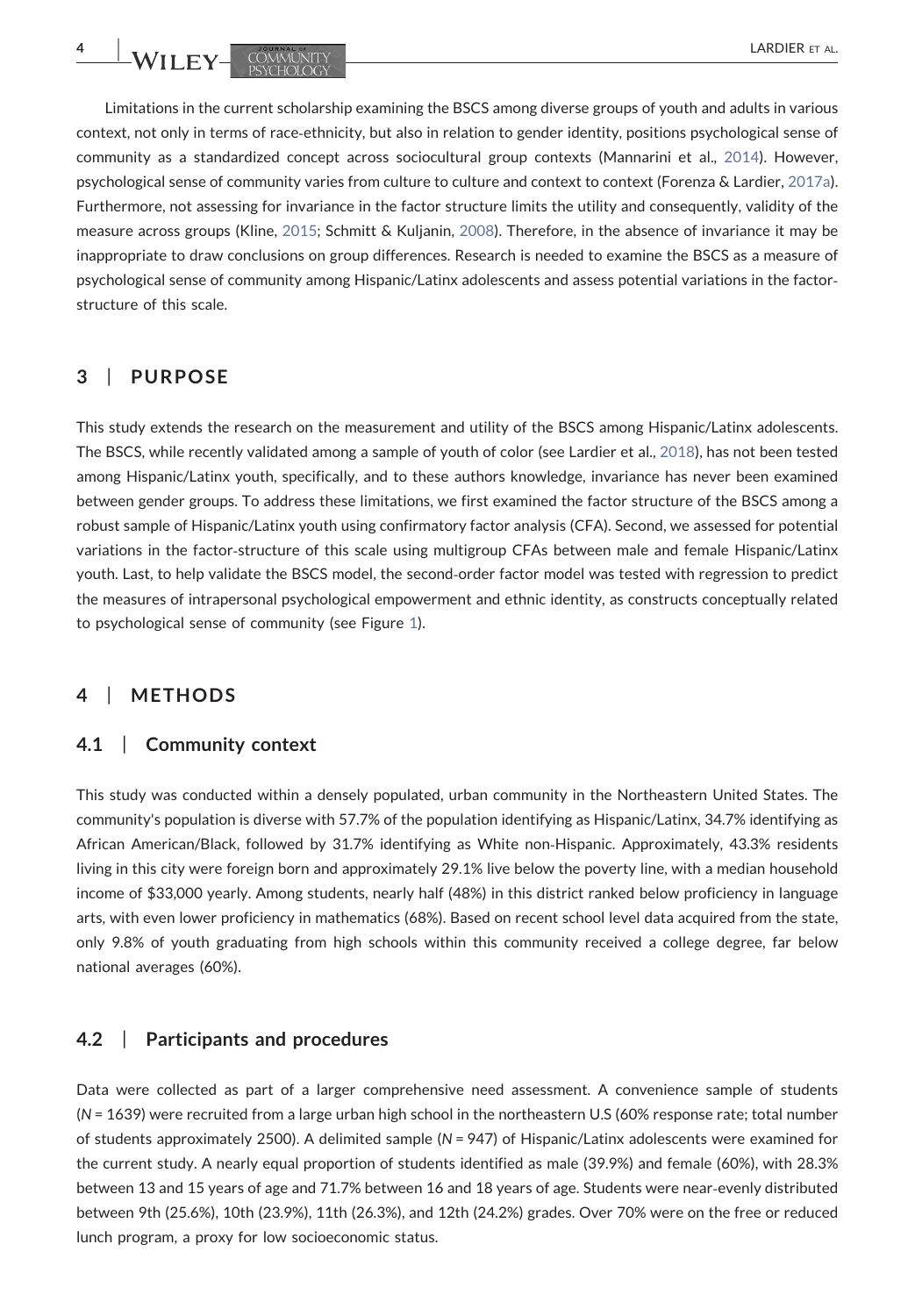<span id="page-4-0"></span>

FIGURE 1 Multigroup second-order CFA of the brief sense of community scale (BSCS) and regression on intrapersonal psychological empowerment and ethnic identity among Hispanic/Latinx adolescents between gender groups. Model fit:  $\chi^2$  = 123.44 (82), p = 0.12; CFI = 0.99; GFI = 0.99; AGFI = 0.97; RMSEA = 0.02 [95% CI = 0.01, 0.03], AIC = 319.44 [360]). Data for male Hispanic participants are presented in parentheses. AGFI, adjusted goodness‐of‐fit index; CFA, confirmatory factor analysis; CFI, comparative fit index; CI, confidence interval; GFI, goodness‐of‐fit index; PE, psychological empowerment; RMSEA, root‐mean‐square error of approximation

### 4.3 | Measurement

#### 4.3.1 | Psychological sense of community

Adolescent participants completed the eight‐item BSCS, which is based on the McMillan and Chavis's [\(1986\)](#page-14-2) Psychological sense of community theory. The BSCS was designed to assess four dimensions of sense of community: needs fulfillment, membership, influence, and emotional connection. Sample items include the following: "I feel like a member of this neighborhood" and "I have a say about what goes on in my neighborhood." Cronbach's alpha was 0.89 (See Table [1](#page-5-0) for means and standard deviations). Responses were captured using a five‐point Likert scale (strongly disagree = 1 to strongly agree = 5). Researchers have previously demonstrated support for the four‐dimension factor structure of the BSCS among youth (Lardier et al., [2018](#page-13-4)) and adult samples (Peterson et al., [2008](#page-15-6)), with Cronbach's Alphas ranging from 0.85 to 0.92.

#### 4.3.2 | Intrapersonal component of psychological empowerment

Adolescent participants completed the 17‐item SPCS‐Y, which was developed to examine the intrapersonal component of psychological empowerment (Peterson et al., [2011\)](#page-14-16). In a previous study the SPCS‐Y as a two factor measure that examined leadership competency (sample items: "I am a leader in groups" and "I can usually organize people to get things done"; Cronbach's alpha = 0.81) and policy control (sample items: "I have attended a public meeting to push for a policy change" and "I have participated in a protest march or rally"; Cronbach's alpha = 0.85; Peterson et al., [2011](#page-14-16)). For the current study, the eight-item measure of leadership competence (Cronbach's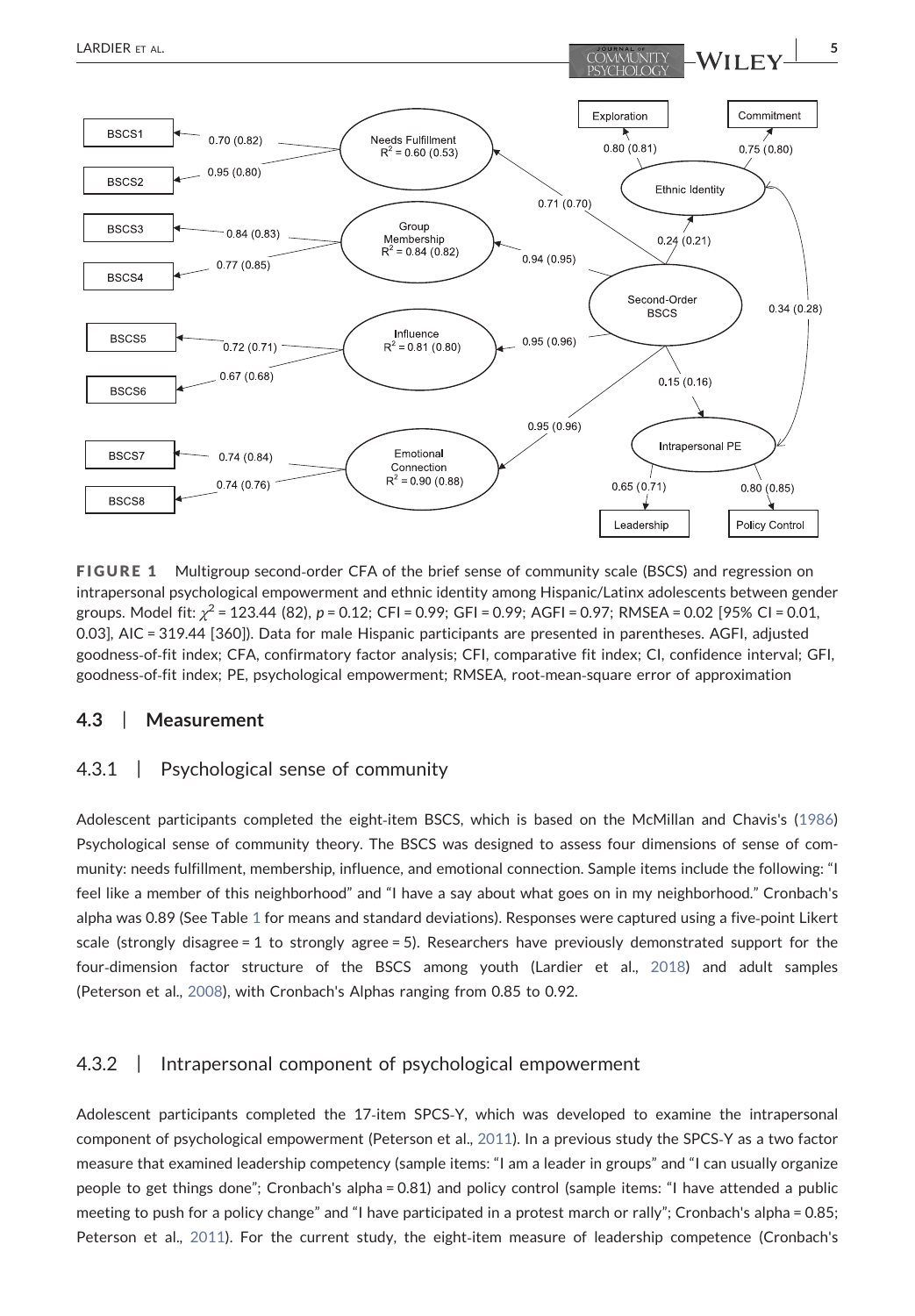<span id="page-5-0"></span>

| Correlation matrix between male and female Hispanic/Latinx adolescent participants (N = 957)<br>H<br>TABLE |                          |                          |                                                     |                |                          |            |                          |                          |                          |                          |                |
|------------------------------------------------------------------------------------------------------------|--------------------------|--------------------------|-----------------------------------------------------|----------------|--------------------------|------------|--------------------------|--------------------------|--------------------------|--------------------------|----------------|
|                                                                                                            | 1                        | $\mathbf{\Omega}$        | S                                                   | 4              | 5                        | ó          | $\overline{ }$           | $\infty$                 | $\sigma$                 | $\Omega$                 | 11             |
| Psychological SOC (BSCS)<br>$\ddot{ }$                                                                     | $\overline{\phantom{0}}$ | $0.97***$                | $0.98***$                                           | $0.97***$      | $0.65**$                 | $0.12*$    | $0.12*$                  | $0.17**$                 | $0.22***$                | $0.20**$                 | $0.20**$       |
| Emotional connection<br>$\overline{\mathbf{v}}$                                                            | $0.87***$                | $\overline{\phantom{0}}$ | $0.58***$                                           | $0.60**$       | $0.50**$                 | $0.12***$  | $0.11*$                  | $0.16***$                | $0.22***$                | $0.20**$                 | $0.20***$      |
| 3. Influence                                                                                               | $0.88*$                  | $0.57***$                | $\overline{ }$                                      | $0.57**$       | $0.59***$                | $0.12***$  | $0.10*$                  | $0.17**$                 | $0.22***$                | $0.21***$                | $0.20**$       |
| 4. Membership                                                                                              | $0.90**$                 | $0.57***$                | $0.47**$                                            | $\overline{1}$ | $0.57***$                | $0.13***$  | $0.16*$                  | $0.17***$                | $0.23***$                | $0.21***$                | $0.21***$      |
| Needs fulfillment<br><sub>ທີ່</sub>                                                                        | $0.83*$                  | $0.55***$                | $0.56**$                                            | $0.59***$      | $\overline{\phantom{0}}$ | $0.10*$    | $0.14*$                  | $0.12**$                 | $0.21***$                | $0.20**$                 | $0.19***$      |
| 6. Intrapersonal PE (SPCS-Y)                                                                               | $0.17*$                  | $0.15***$                | $0.14***$                                           | $0.14**$       | $0.12*$                  | 1          | $0.87***$                | $0.90**$                 | $0.43*$                  | $0.38*$                  | $0.40**$       |
| 7. Leadership competency                                                                                   | $0.12*$                  | $0.10*$                  | $0.11*$                                             | $0.10*$        | $0.12*$                  | $0.91***$  | $\overline{\phantom{0}}$ | $0.58***$                | $0.31***$                | $0.27***$                | $0.29***$      |
| Self-efficacy<br>$\dot{\infty}$                                                                            | $0.19***$                | $0.17***$                | $0.16***$                                           | $0.16***$      | $0.11*$                  | $0.91***$  | $0.67***$                | $\overline{\phantom{0}}$ | $0.43***$                | $0.36***$                | $0.41***$      |
| Ethnic identity (MEIM-R)<br>o:                                                                             | $0.24***$                | $0.25***$                | $0.23***$                                           | $0.26***$      | $0.18***$                | $0.43**$   | $0.41***$                | $0.40**$                 | $\overline{\phantom{0}}$ | $0.92***$                | $0.88**$       |
| Ethnic identity exploration<br>$\overline{a}$                                                              | $0.20***$                | $0.22***$                | $0.19***$                                           | $0.22***$      | $0.17***$                | $0.43**$   | $0.38***$                | $0.42***$                | $0.92***$                | $\overline{\phantom{0}}$ | $0.67***$      |
| Ethnic identity commitment<br>11.                                                                          | $0.21***$                | $0.22***$                | $0.20***$                                           | $0.23***$      | $0.15*$                  | $0.35***$  | $0.34***$                | $0.31***$                | $0.88**$                 | $0.68***$                | $\overline{ }$ |
| Mean                                                                                                       | 2.97 (3.87)              | 3.16 (3.75)              | 2.86 (3.19)                                         | 3.21 (3.77)    | 2.81 (3.29)              | 3.64(3.50) | 3.27 (3.17)              | 4.03 (3.83)              | 16.50 (15.98)            | 8.01 (7.86)              | 8.47 (8.07)    |
| Standard deviation                                                                                         | 1.19 (1.21)              | 1.32 (1.33)              | 1.27(1.34)                                          | 1.37(1.34)     | 1.26 (1.27)              | 0.61(0.68) | 0.62(0.70)               | 0.78 (0.80)              | 3.88 (3.98)              | 2.19 (2.20)              | 2.04 (2.07)    |
| Cronbach's $\underline{\alpha}$                                                                            | 0.89                     | 0.82                     | 0.83                                                | 0.81           | 0.85                     | 0.85       | 0.84                     | 0.82                     | 0.85                     | 0.81                     | 0.80           |
| Note: Data for male Hispanic/Latinx participants                                                           |                          |                          | are presented in lower quadrant and in parentheses. |                |                          |            |                          |                          |                          |                          |                |

sociopolitical control scale for youth. sociopolitical control scale for youth.  $*_{p}$  < 0.05;  $*_{p}$  < 0.01.  $*p < 0.05$ ;  $* p < 0.01$ .

<span id="page-5-1"></span>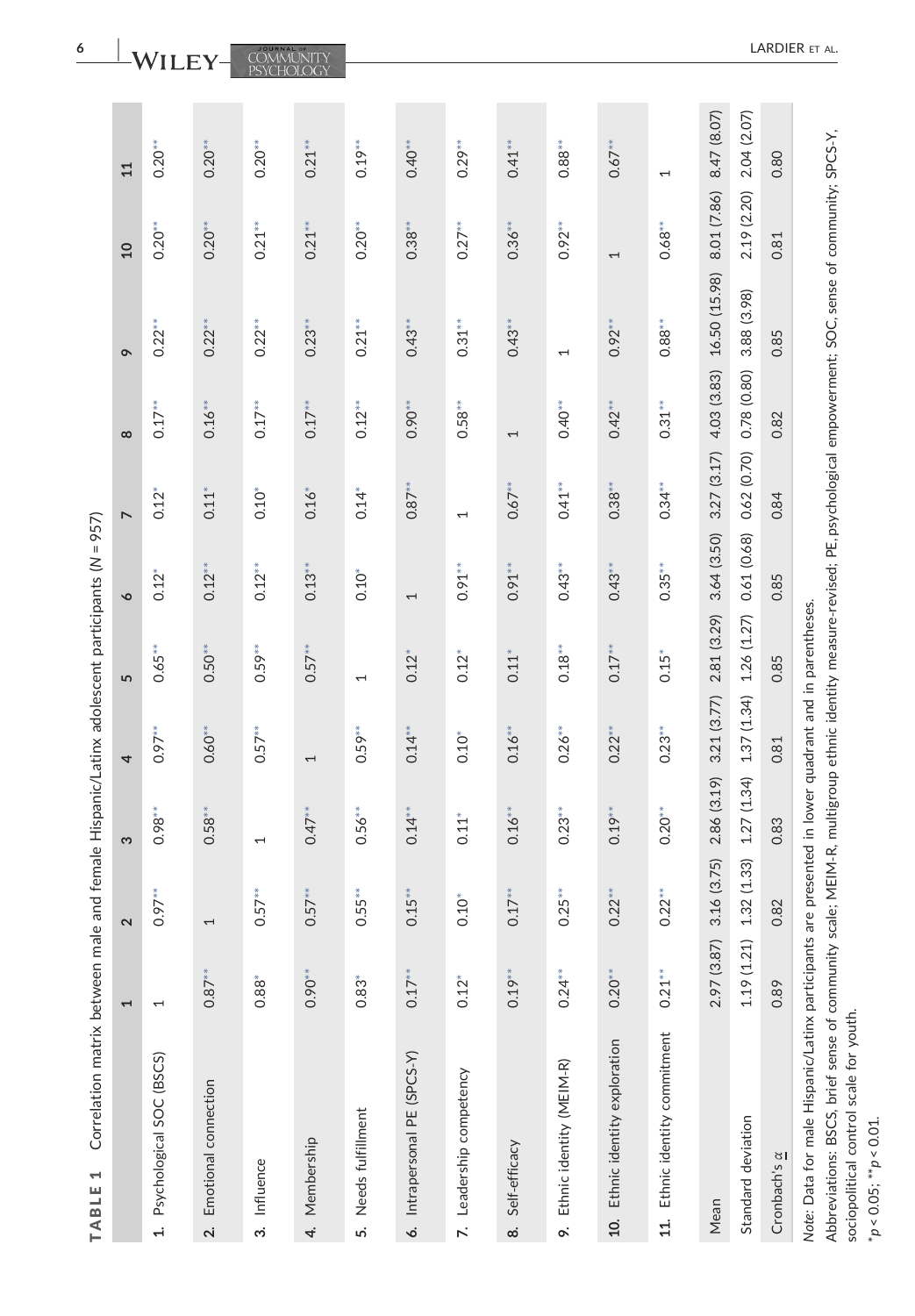alpha = 0.84) and nine‐item measure of policy control (Cronbach's alpha = 0.82) were used (Cronbach's alpha = 0.85). Adolescent participants responses were captured using a five-point Likert scale (strongly disagree = 1 to strongly agree = 5). For the purposes of structural equation modeling (SEM), the factor-model of intrapersonal psychological empowerment was fit and included in final CFA model (Model 3) with the BSCS. The measurement model for the two-factor (i.e., leadership and policy control) SPCS-Y latent variable fits the data very well  $\chi^2$  = 4.06 [1],  $p = 0.10$ ; comparative fit index  $[CH] = 0.99$ ; root-mean-square error of approximation  $[RMSEA] = 0.05$  [95% confidence interval {CI} = 0.02, 0.08]). See Figure [1](#page-4-0) for factor loadings within second-order CFA model.

### 4.3.3 | Ethnic identity

Adolescent participants responded to the six‐item multigroup ethnic identity measure‐revised (MEIM‐R) scale (Phinney & Ong, [2007](#page-15-13)). Previous studies have identified support for the validity of both the MEIM (e.g., Burrow‐Sanchez, [2014](#page-13-14); Ponterotto et al., [2003](#page-15-14)) and MEIM‐R among Hispanic/Latinx youth (e.g., Schwartz, Unger, Des Rosiers et al., [2014;](#page-15-15) Schwartz, Unger, Lorenzo-Blanco et al., [2014](#page-15-16)). Sample items include for the MEIM-R Ethnic Identity Exploration dimension: "I have spent time trying to figure out more about my ethnic group," "Participating in cultural practices of group." Sample items include for the MEIM‐R Ethnic Identity Commitment dimension: "A strong sense of belonging to group" and "A strong attachment towards group." Responses were recorded using a four‐pont Likert scale ranging from strongly disagree (1) to strongly agree (4). For the current study, the three-item Exploration dimension (Cronbach's alpha = 0.81) and Commitment dimension (Cronbach's alpha = 0.80) were combined (Cronbach's alpha = 0.85). For the purposes of SEM, the factor‐model of ethnic identity was fit and included in final CFA model (Model 3) with the BSCS. The measurement model for the twofactor model on this latent variable fits the data very well  $\chi^2$  = 12.46 (9), p = 0.18; CFI = 0.99; RMSEA = 0.02 [95% CI = 0.02, 0.04]). See Figure [1](#page-4-0) for factor loadings within second‐order CFA model.

# 5 | DATA ANALYSIS PLAN

Before main analyses, missing data were examined. Little's missing completely at random (MCAR) test was used to assess the level and type of missingness (Li, [2013;](#page-14-17) Little & Rubin, [2014](#page-14-18)), Little's MCAR Test revealed that data were most likely MCAR  $(\chi^2 \ (6) = 7.75, \ p = 0.28)$ . Sensitivity analyses were conducted with unequal variances, displaying that  $(\chi^2)$  (6) = 38.95, p = 0.06) while still insignificant, the p value was only slightly larger than 0.05, indicating that although there is evidence for MCAR, the power of test could be questionable (Li, [2013](#page-14-17)). Therefore, due to potential issues in power related to Little's MCAR test, the covariate‐dependent missingness (CDM) assumption test, was also conducted to further assess missingness that may be covariate dependent (Li, [2013](#page-14-17)). Covariates including gender, grade, and free‐or‐reduced lunch were included in analyses. CDM test results indicated ( $\chi^2$  (42) = 29.09, p = .88) that adding gender, grade, and free-or-reduced lunch as covariates pass the CDM test, or that the missing‐data mechanism can be viewed as CDM given the presence of auxiliary covariates. Therefore, it is reasonable to conclude that data were MCAR (Li, [2013](#page-14-17); Little & Rubin, [2014](#page-14-18)). The most amount of missing data were 10% and present on the leadership and self‐efficacy components of intrapersonal psychological empowerment.

Numerous techniques are available to handle MCAR data (Little & Rubin, [2014](#page-14-18)). For this study, missing data were addressed using maximum‐likelihood (ML) estimations (Lüdtke et al., [2020\)](#page-14-19) in AMOS SEM software v. 27 (Arbuckle, [2013\)](#page-12-1). ML methods are an unbiased approach that is useful for more robust samples (>500) with less than 30% of missing data (Lüdtke et al., [2020;](#page-14-19) McNeish, [2017\)](#page-14-20). This technique also has limited effect on statistical power and associated error rates (McNeish, [2017](#page-14-20)).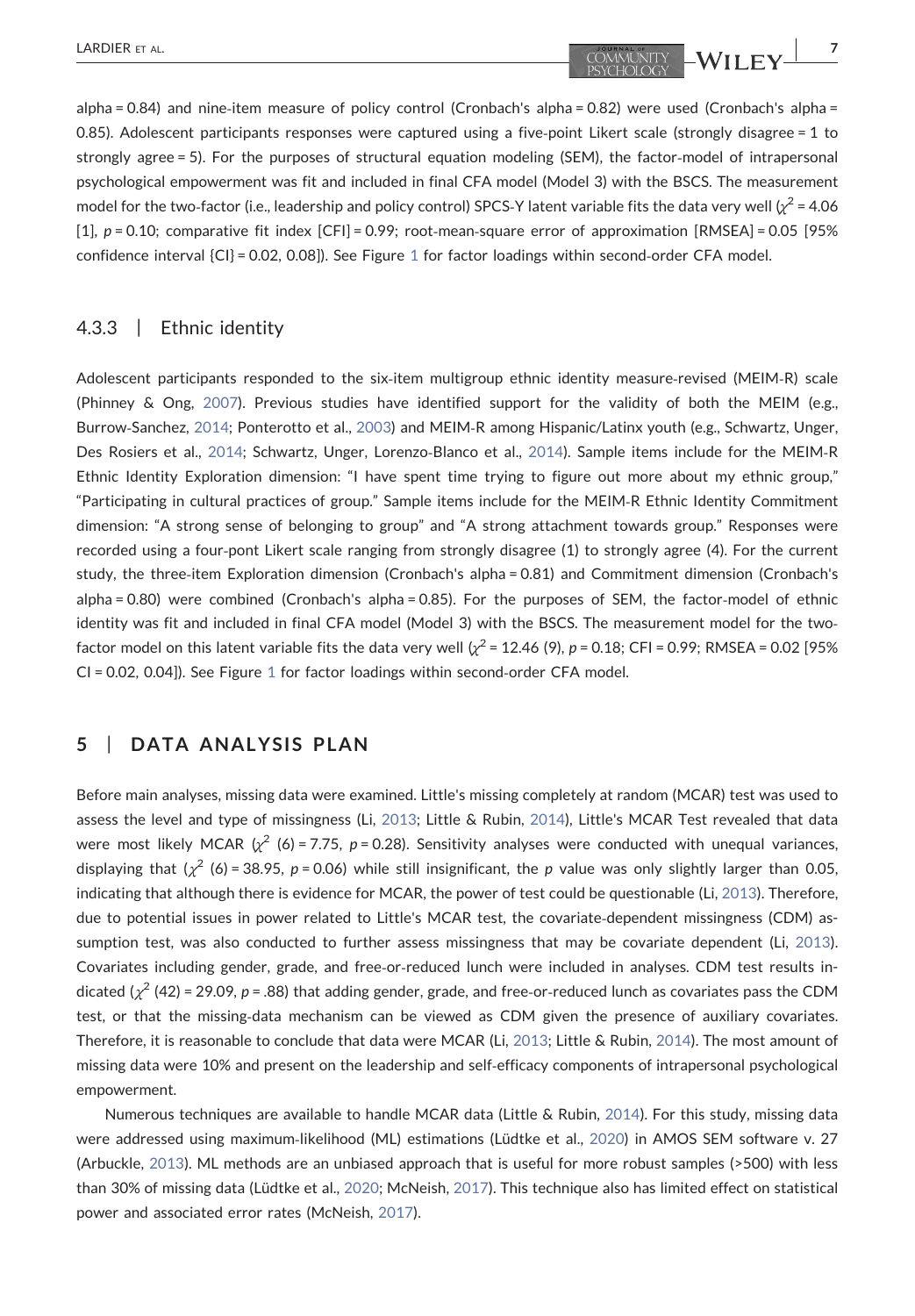WILEY-COMMUNITY **EXAMPLE AL.** 

Following missing data estimations, CFA was conducted in AMOS SEM software using ML procedures to assess the BSCS as a second‐order, four‐factor structure: membership, influence, needs fulfillment, and emotional connection between Hispanic/Latinx adolescent male and female adolescents. Reflective models (scale) were fit. This suggests that variation in the BSCS leads to variation in the four-factor structure, which leads to variation in the BSCS measures. Three models were examined:

Model 1: Examined the four‐factor model of the BSCS. Multigroup analyses assessed variation in responses between gender groups.

Model 2: Examined the second-order four-factor model of the BSCS. Multigroup analyses assessed variation in responses between gender groups.

Model 3: Examined the second-order BSCS factor model with regression to predict the measures of intrapersonal psychological empowerment and ethnic identity, as constructs conceptually related to psychological sense of community (see Figure [1\)](#page-4-0).

Fit indices were used to assess model fit. Model fit is considered good if the  $\chi^2$  value is nonsignificant, CFI, and GFI are ≥0.95 (adequate if ≥0.90), the RMSEA is ≤0.06 (adequate if ≤0.08) (West et al., [2012\)](#page-16-2). The Akaike information criterion (AIC) and Bayesian information criterion to compare model fit between models (West et al., [2012\)](#page-16-2). For AIC, the solution closest to the saturated AIC value is considered as providing a better fit to the data (West et al., [2012](#page-16-2)).

To assess invariance between Hispanic/Latinx male and female adolescents, an unconstrained‐constrained approach was used. First, an unconstrained CFA model (allowing parameters to vary freely) was analyzed, followed by an a fully constrained model (parameters constrained to be equivalent across groups) (Hoyle, [2012\)](#page-13-15).  $\chi^2$  difference ( $\chi^2_{\rm diff}$ ) testing was used to compare the unconstrained and constrained models and assess invariance at the model-level (Gaskin, [2012\)](#page-13-16). Next, path specific moderation was conducted. Significance was determined if the  $\chi^2$ result fell within the CI range produced by the  $\chi^2$  difference test.

Estimating power for CFA is complex because various aspects (e.g., study design, missing data level, scaling, estimator type, model complexity) need to be considered and may vary widely (Brown, [2015\)](#page-13-17). Existing literature provides conflicting information on the required sample size for CFA, varying from 20 observations (participants) to each estimated parameter (Kline, [2015](#page-13-0)) to as low as 10 observations (participants) to each estimated parameter (Schreiber et al., [2006\)](#page-15-17). Nonetheless, both prior studies, and recent Monte Carlo simulation requirements suggest the present sample size (N = 947) is adequately powered for SEM CFA models (Kyriazos, [2018](#page-13-18); Wolf et al., [2013](#page-16-3)). Based on these assumptions, CFAs were completed and are presented below.

#### 6 | RESULTS

#### 6.1 | Descriptive statistics and correlations

Table [1](#page-5-0) presents bivariate correlation matrix, means, and standard deviations for all measured variables between male and female Hispanic/Latinx adolescent participants. Mean-level between group difference tests (e.g., independent t tests) were calculated to determine whether there were significant differences between male and female Hispanic/Latinx adolescent participants. Mean level differences were present between gender groups and intrapersonal psychological empowerment (t[814] = 3.16,  $p = 0.002$ ) and psychological sense of community (t[733] = 1.24, p = 0.02). No mean level differences were noted in ethnic identity. One‐way analysis of variance was used to determine whether there were differences in any of the measured variables based on grade in school. Mean level differences were noted in adolescent participants' intrapersonal psychological empowerment  $(F[815] = 4.02, p = 0.001)$  and psychological sense of community  $(F[815] = 2.02, p = 0.001)$ . No mean level differences were noted in adolescents' reports of ethnic identity. No differences were noted in adolescents' responses of accessing free or reduced lunch (indicator of low socioeconomic status).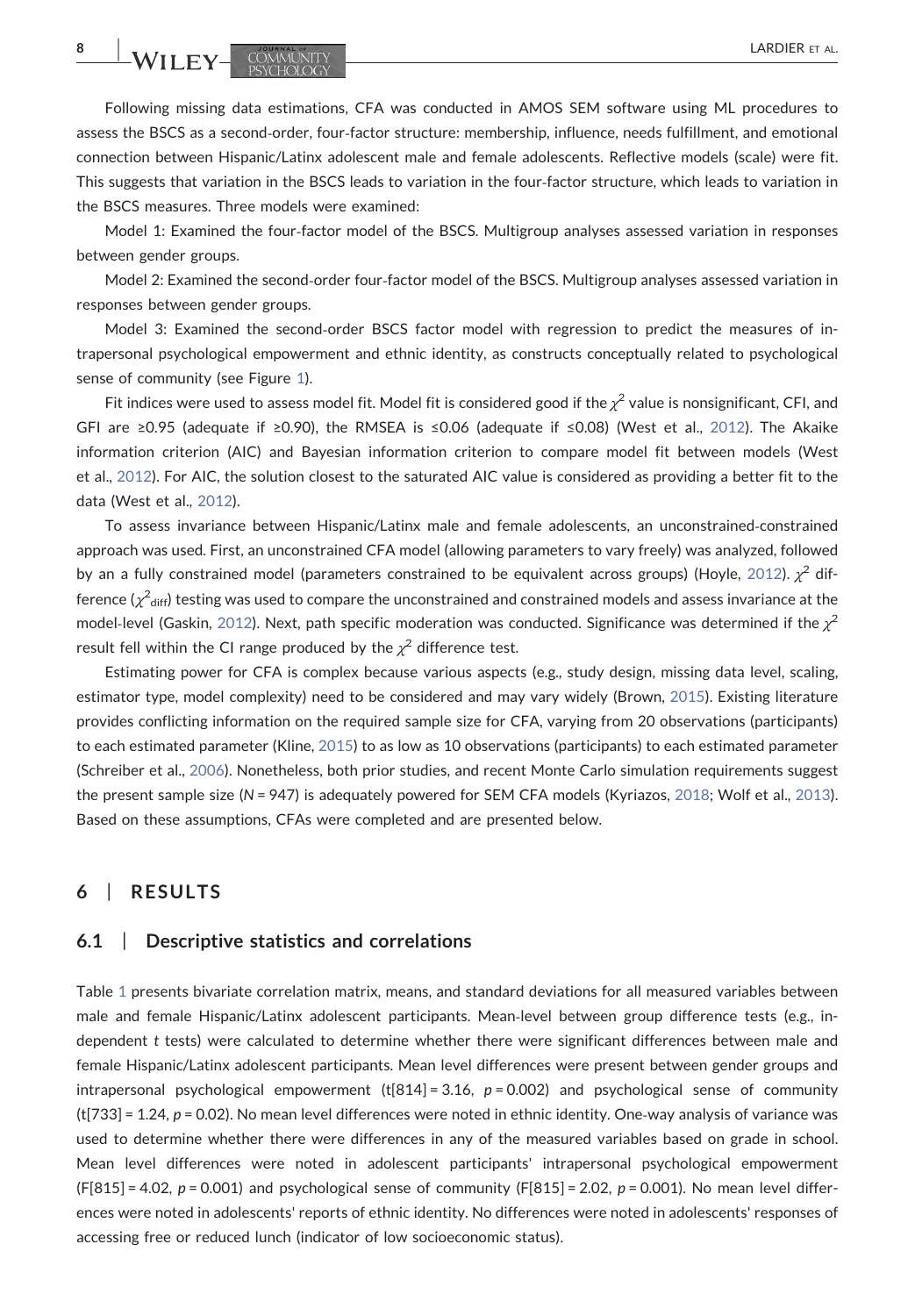Table [1](#page-5-0) shows correlations among latent variables and the covariates for both male and female adolescent participants. All study measures and sub‐dimensions for each measure were correlated. As expected, the overall psychological sense of community construct was correlated with both intrapersonal psychological empowerment and ethnic identity. Similarly, intrapersonal psychological empowerment and ethnic identity were correlated.

#### 6.2 | Confirmatory factor analysis

CFA results are presented in Table [2.](#page-9-0) For the overall BSCS as a four‐factor model (model 1), the unconstrained model  $\left(y^2 = 44.42 \right]$  [20], p = 0.001; CFI = 0.97; GFI = 0.95; AGFI = 0.94; RMSEA = 0.05 [95% CI = 0.02, 0.09], AIC = 148.23 [144]) demonstrated good overall fit to the sample data, despite a significant chi‐square. The constrained model demonstrated equally reasonable fit to the sample data  $(\chi^2 = 51.66 \, [24]$ , p = 0.001; CFI = 0.98; GFI = 0.98; AGFI = 0.96; RMSEA = 0.05 [95% CI = 0.02, 0.08], AIC = 147.66 [144]).  $\chi^2$ diff test results indicated invariance at the model-level ( $\Delta \chi^2$  = 7.32 (4), p = 0.12).

The second order BSCS (Model 2) model with standardized regression weights are presented in Table [2.](#page-9-0) The unconstrained model ( $\chi^2$  = 25.94 [20], p = 0.16; CFI = 0.97; GFI = 0.99; AGFI = 0.98; RMSEA = 0.01 [95% CI = 0.001, 0.04], AIC = 129.94 [144]) had good model-to-data fit. The constrained model also demonstrated reasonable fit to the sample data  $(\chi^2 = 32.91[27]$ ,  $p = 0.20$ ; CFI = 0.98; GFI = 0.98; AGFI = 0.97; RMSEA = 0.02 [95% CI = 0.00, 0.03], AIC = 114.53 [144]).  $\chi^2$ diff test results indicated invariance at the model-level (Δ $\chi^2$ = 4.40 [4], p = 0.35). The unconstrained model was retained for further analyses.

A significant proportion of the variance were accounted for in needs fulfillment, influence, membership, and emotional connection; albeit less variance was explained by needs fulfillment for both Hispanic/Latinx male and female youth. Path level analyses were conducted to assess for variability on specific questions. Path level analyses indicated statistically significant differences on several questions between male and female participants: (1) "BSCS 1: I can get what I need from this neighborhood" ( $\Delta \chi^2$  = 3.49 [1], p = 0.05); (2) "BSCS 2: This neighborhood helps me fulfill my needs" ( $\Delta \chi^2$  = 4.54 [4], p = 0.01); (3)" BSCS 4: I belong in this neighborhood" ( $\Delta \chi^2$  = 3.57 [1], p = 0.01); and (4) "BSCS 7: I feel connected to this neighborhood" had a significantly different factor loading between male and female participants ( $\Delta \chi^2$  = 5.64 (1), p = 0.01). For female Hispanic/Latinx adolescents, this model explained 60% of variance in needs fulfillment, 83% of the variance in membership, 82% of the variance in influence, and 88% of the variance in emotional connection. For male Hispanic/Latinx adolescents, this model explained 53% of variance in needs fulfillment, 80% of the variance in membership, 82% of the variance in influence, and 86% of the variance in emotional connection.

Final analyses examined the second‐order BSCS factor model with regression to predict the measures of intrapersonal psychological empowerment and ethnic identity (Model 3), as constructs conceptually related to psychological sense of community among male and female Hispanic/Latinx youth (see Figure [1\)](#page-4-0). Results of model fit presented in Figure [1](#page-4-0), display good model-to-data fit:  $\chi^2$  = 123.44 [82], p = 0.12; CFI = 0.99; GFI = 0.99; AGFI = 0.97; RMSEA = 0.02 [95% CI = 0.01, 0.03], AIC = 319.44 [360]). The BSCS significantly predicted intrapersonal psychological empowerment and ethnic identity for both male and female Hispanic/Latinx adolescents. For female Hispanic/Latinx adolescents, this model explained 60% of variance in needs fulfillment, 84% of the variance in membership, 81% of the variance in influence, and 90% of the variance in emotional connection. For male Hispanic/Latinx adolescents, this model explained 53% of variance in needs fulfillment, 82% of the variance in membership, 80% of the variance in influence, and 88% of the variance in emotional connection.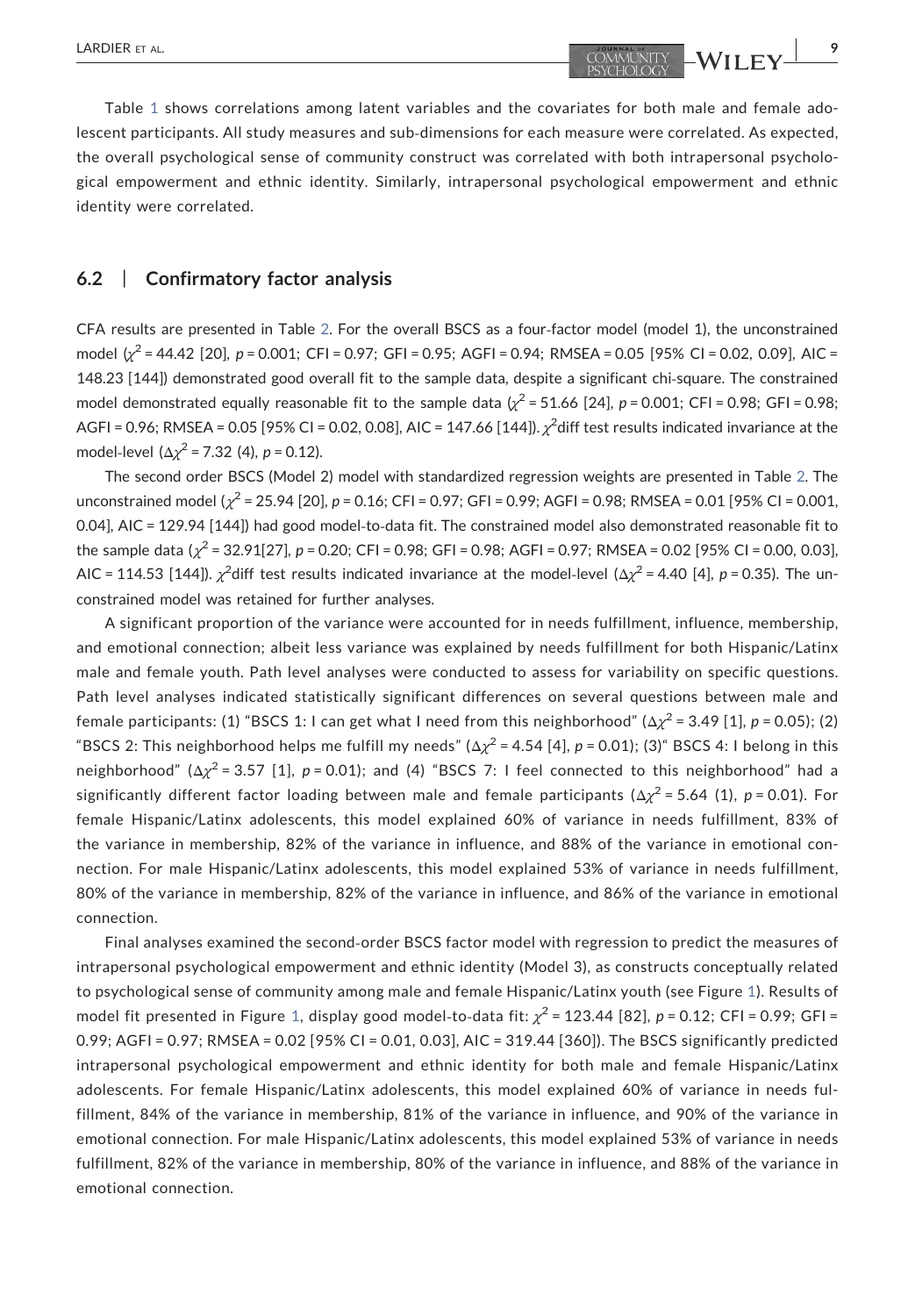| stonbs                                                                                                                                                                                                                                                  |                           |                |                     |                                        |                   |            |
|---------------------------------------------------------------------------------------------------------------------------------------------------------------------------------------------------------------------------------------------------------|---------------------------|----------------|---------------------|----------------------------------------|-------------------|------------|
|                                                                                                                                                                                                                                                         | Model 1 four factor model |                |                     | Model 2 second-order four factor model |                   |            |
| Item                                                                                                                                                                                                                                                    | €<br>$\frac{1}{2}$        | $\overline{z}$ | $\frac{1}{2}$<br>EC | МB                                     | EC<br>E<br>$\leq$ |            |
| BSCS 1: I can get what I need from this neighborhood.                                                                                                                                                                                                   | 0.70(0.80)                |                | 0.70 (0.82)         |                                        |                   |            |
| BSCS 2: This neighborhood helps me fulfill my needs.                                                                                                                                                                                                    | 0.95(0.83)                |                | 0.95 (0.80)         |                                        |                   |            |
| BSCS 3: I feel like a member of this neighborhood.                                                                                                                                                                                                      | 0.84 (0.85)               |                |                     | 0.84(0.83)                             |                   |            |
| BSCS 4: I belong in this neighborhood.                                                                                                                                                                                                                  | 0.75(0.85)                |                |                     | 0.77 (0.85)                            |                   |            |
| BSCS 5: I have a say about what goes on in my neighborhood.                                                                                                                                                                                             |                           | 0.72(0.73)     |                     |                                        | 0.72(0.71)        |            |
| at influencing each other.<br>BSCS 6: People in this neighborhood are good                                                                                                                                                                              |                           | 0.65(0.68)     |                     |                                        | 0.67(0.68)        |            |
| BSCS 7: I feel connected to this neighborhood                                                                                                                                                                                                           |                           |                | 0.75(0.84)          |                                        |                   | 0.74(0.84) |
| BSCS 8: I have a good bond with others in this neighborhood.                                                                                                                                                                                            |                           |                | 0.75(0.76)          |                                        |                   | 0.74(0.76) |
| Note: Data for male Hispanic/Latinx participants are presented in parentheses. Bold values signify statistically significant group level differences.<br>Abbreviations: EC, emotional connection; IN, influence; MB, membership; NF, needs fulfillment. |                           |                |                     |                                        |                   |            |

TABLE 2 Standardized item loadings for confirmatory factor analysis of the brief sense of community scale (BSCS) among Hispanic/Latinx adolescents between gender

TABLE<sub>2</sub>

<span id="page-9-0"></span>Standardized item loadings for confirmatory factor analysis of the brief sense of community scale (BSCS) among Hispanic/Latinx adolescents between gender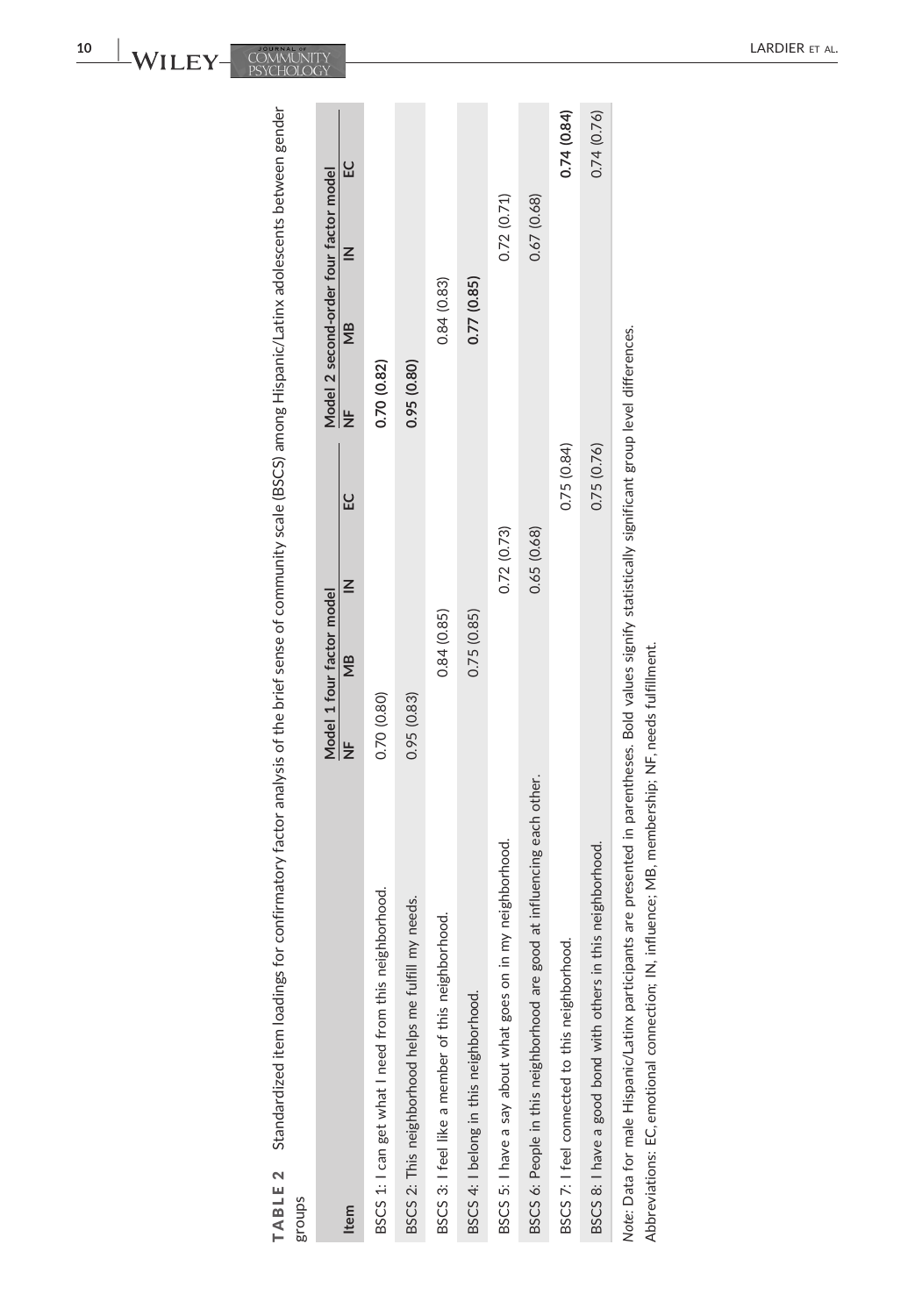# 7 | DISCUSSION

In the current study, the eight-item, second-order four-factor structure of the BSCS was examined among a sample of Hispanic/Latinx urban adolescents. Invariance was tested using multigroup analyses between male and female Hispanic/Latinx adolescent participants. This study contributes to the field of community psychology and to the extant research on psychological sense of community in three ways. First, it provides further support for the validity of the BSCS among youth, specifically Hispanic/Latinx adolescents, as previous to this study only one other investigation existed that examined the BSCS among an adolescent sample (Lardier et al., [2018\)](#page-13-4). Our analyses illustrated that the four‐factor, second‐order structure provided adequate model fit (model 2), supporting that the BSCS used to measure psychological sense of community is a higher order variable comprised of four sub‐ dimensions (e.g., needs fulfillment, influence, membership, and emotional connection). These findings are important because it provides additional evidence on the utility of the BSCS as a comprehensive measure of the theorized dimensions of psychological sense of community (originally conceptualized by McMillan & Chavis, [1986](#page-14-2)) among Hispanic/Latinx adolescents. It also helps move the field toward a more comprehensive understanding of the construct. Providing structural validity for the BSCS as a comprehensive measure of psychological sense of community among Hispanic/Latinx adolescents will allow researchers to elucidate the developmental and ecological mechanisms through which psychological sense of community or community belongingness manifest.

Second, our analyses further highlight that while there were no differences at the model-level, there were some path-specific differences indicating that some questions may be more salient for either Hispanic/Latinx male or female adolescents, which aligns withs scholarship not only in the empowerment literature (e.g., Peterson & Hughey, [2004;](#page-14-10) Peterson et al., [2005](#page-14-11)), but scholarship examining the ways in which Hispanic/Latinx male and females make meaning of their social world and community (e.g., Miville et al., [2017;](#page-14-21) Quinones Mayo & Resnick, [1996](#page-15-12); Ruiz et al., [2017](#page-15-18); Villalba et al., [2018](#page-16-1)). For instance, Hispanic/Latinx males seemed to have statistically significant higher factor loadings on several questions, relative to their female counterparts: "I can get what I need from this neighborhood," "I belong in this neighborhood," and "I feel connected to this neighborhood." This can be due to Hispanic/Latinx adolescent boys' sense of belonging as the patriarch within their families and consequently, within their communities. This role has been termed as machismo and refers to the concept of masculinity in which Hispanic/Latinx men are expected to take a leadership role (Galanti, [2003;](#page-13-19) Miville et al., [2017](#page-14-21)). For boys and men, masculinity, a socially constructed idea, which unconsciously, can influence how they behave, how they connect with others in their immediate settings, and how they are perceived. Neighborhoods can be one space that frequently reinforces the ideas of how boys, especially boys of color, should explore and model their masculinity daily (Galanti, [2003](#page-13-19)), thus leading them to feel more connected and grounded given their neighborhoods may reinforce masculine, patriarchal stereotypes and norms.

Third, this study provides additional evidence on the association psychological sense of community measured through the BSCS has with both intrapersonal psychological empowerment (i.e., measured through the SPCS‐Y) and ethnic identity (i.e., measured through the MEIM-R). These empirical findings support the theoretical association psychological sense of community has been purported to have with both intrapersonal psychological empowerment (e.g., Hughey et al., [2008;](#page-13-20) Mannarini et al., [2014;](#page-14-15) McMillan & Chavis, [1986;](#page-14-2) McMillan, [1996](#page-14-22); Peterson et al., [2008;](#page-15-5) Talo et al., [2014](#page-15-19); Zimmerman, [2000](#page-16-4)) and ethnic identity (e.g., Lardier, [2018;](#page-13-4) Rivas‐Drake et al., [2014](#page-15-10); Townley et al., [2011](#page-15-7); Umana‐Taylor et al., [2013\)](#page-16-5). Christens ([2012](#page-13-21)) discussed that psychological sense of community may play a robust role in the development of empowerment, but more importantly in the larger nomological psychological empowerment network—specifically as the relational dimension of psychological empowerment, which is defined as "interpersonal transactions and processes that undergird the effective exercise of transformative power in the sociopolitical domain" (p.121). Moreover, the association among these variables begins to illustrate the important role these may have among both male and female Hispanic/Latinx adolescents. Previous studies have alluded that stronger sense of community belongingness has not only been connected with ethnic group identity and connection, but perceived ability to be a leader in the sociopolitical context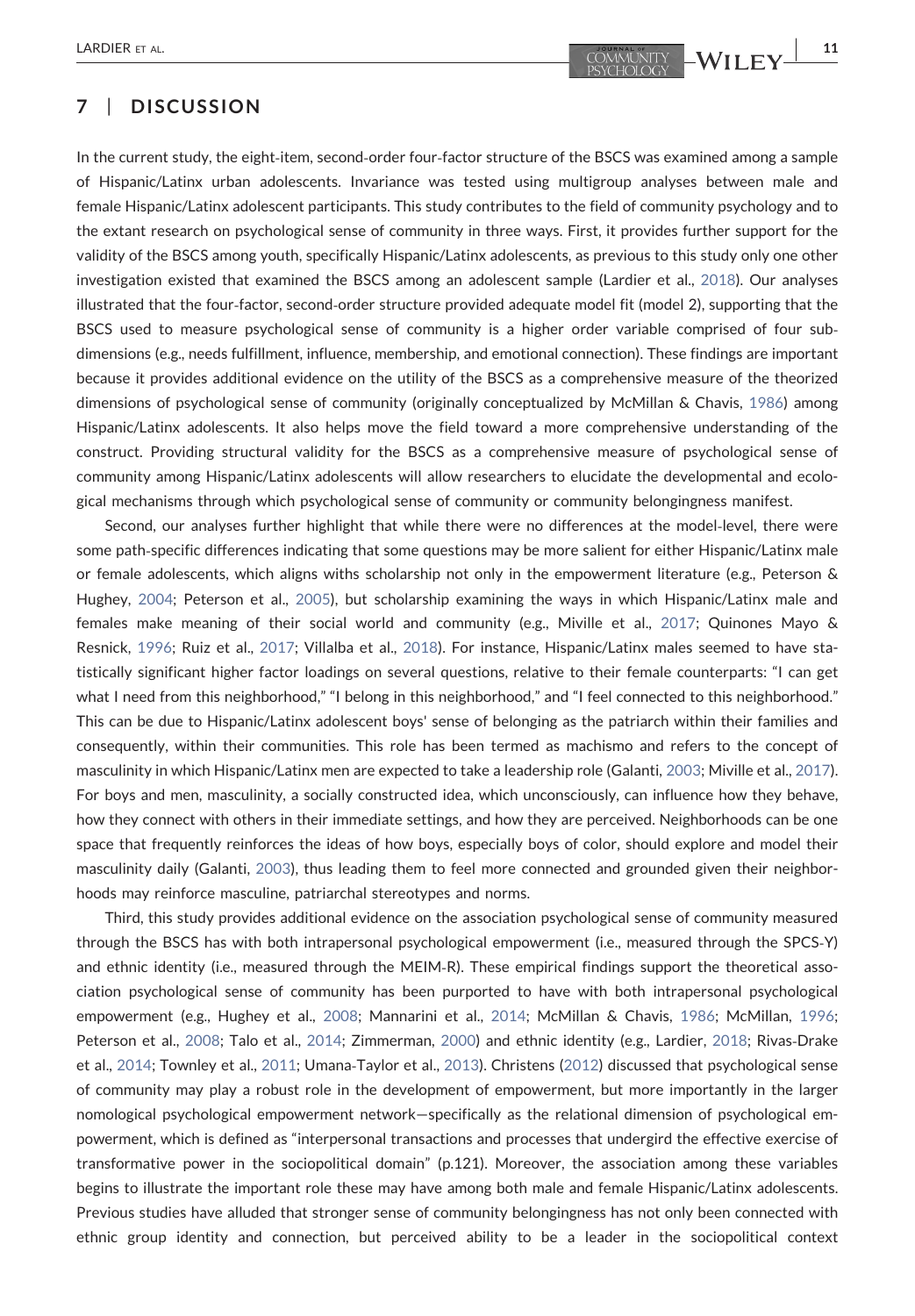12 WILEY- COMMUNITY CONDUCTS CONTRACT ALLARDIER ET AL.

(Christens et al., [2013;](#page-13-22) Lardier et al., [2020](#page-14-3); Terry et al., [2019](#page-15-20)). Further, there is also an ancillary implication as experiences related to community belongingness, ethnic identity, and empowerment tend to also be related to reductions in alienation and minority stress experiences (Christens et al., [2011;](#page-13-23) Hughey et al., [2008](#page-13-20); Lardier et al., [2019](#page-14-0); Paloma et al., [2018](#page-14-23)).

#### 7.1 | Implications for research and theory

There are several implications to our findings in this study. First, psychological sense of community can be conceptualized and measured through four distinct dimensions among Hispanic/Latinx youth using the BSCS, extending and reinforcing prior research (e.g., Lardier et al., [2018](#page-13-4); Peterson et al., [2017](#page-15-1); Peterson et al., [2008](#page-15-6)). Second, while there was no difference, at the model level, between gender groups, some variation was present on specific questions. Together, these findings contribute to research on psychological sense of community. It is crucial to ensure that measures are validated among diverse groups. Future studies are advised to continue to investigate the BSCS among Hispanic/Latinx youth and make specific considerations to within group differences that is, Hispanic/Latinx identity is complex, and this group is not monolithic. It is also important to assess for invariance among Hispanic/Latinx adolescents and other racial-ethnic minority groups (e.g., Black adolescents, Black within‐group differences) to account for cultural differences and heterogeneity in how psychological sense of community is measured within different cultural contexts. Additional research is also needed regarding other intersecting socio‐demographic characteristics such as LGBQ + identity status; no study to date has examined the factor structure of the BSCS among sexual-minority populations.

Last, findings in this study not only support the four‐factor model of McMillan and Chavis's ([1986](#page-14-2)) original psychological sense of community structure, measured here through the BSCS, but the association this construct has with both intrapersonal psychological empowerment and ethnic identity. Theoretically, psychological sense of community has been positioned as the relational construct of psychological empowerment (Christens, [2012](#page-13-21)). Therefore, it is within reason to suggest that future studies further examine this empirical association and even consider assessing the role of psychological sense of community, measured through the BSCS, within the larger nomological factor structure. Such scholarly work would further research in this area, and position future theoretical writings to take on the development of both empowerment and psychological sense of community theories.

## 7.2 | Limitations

This study has made an incremental contribution to the extant literature by providing further evidence on the factor structure of the BSCS among a sample of Hispanic/Latinx adolescents. This investigation also showed that while invariance was present between male and female Hispanic/Latinx adolescents, there were some path-level differences. Despite these important contributions, these findings should be considered with several limitations.

First, while the sample size in this study was robust, the BSCS factor structure was examined among Hispanic/ Latinx adolescents in the northeastern United States. Hispanic/Latinx people in the United States are not a monolithic group. For instance, Gallegos [\(2017\)](#page-13-24) noted that although demographically labeled "Hispanic" or "Latinx" there are likely within group variations specific to these identities, given the historical context of the United States, particularly, for example in regions such as the southwest, where it is more likely for adolescents to identify as "Hispanic," "Chicano/a," or "Spanish." In consideration of these complex identities, it is critical that future studies examine the BSCS and psychological sense of community in contexts that are despairingly underexplored and deserve deeper attention. Future studies on the BSCS and psychological sense of community may also consider casting a wider net and attempt to draw multiple samples of Hispanic/Latinx youth from various regions of the United States and assess for invariance based on these geographic and sociocultural contexts.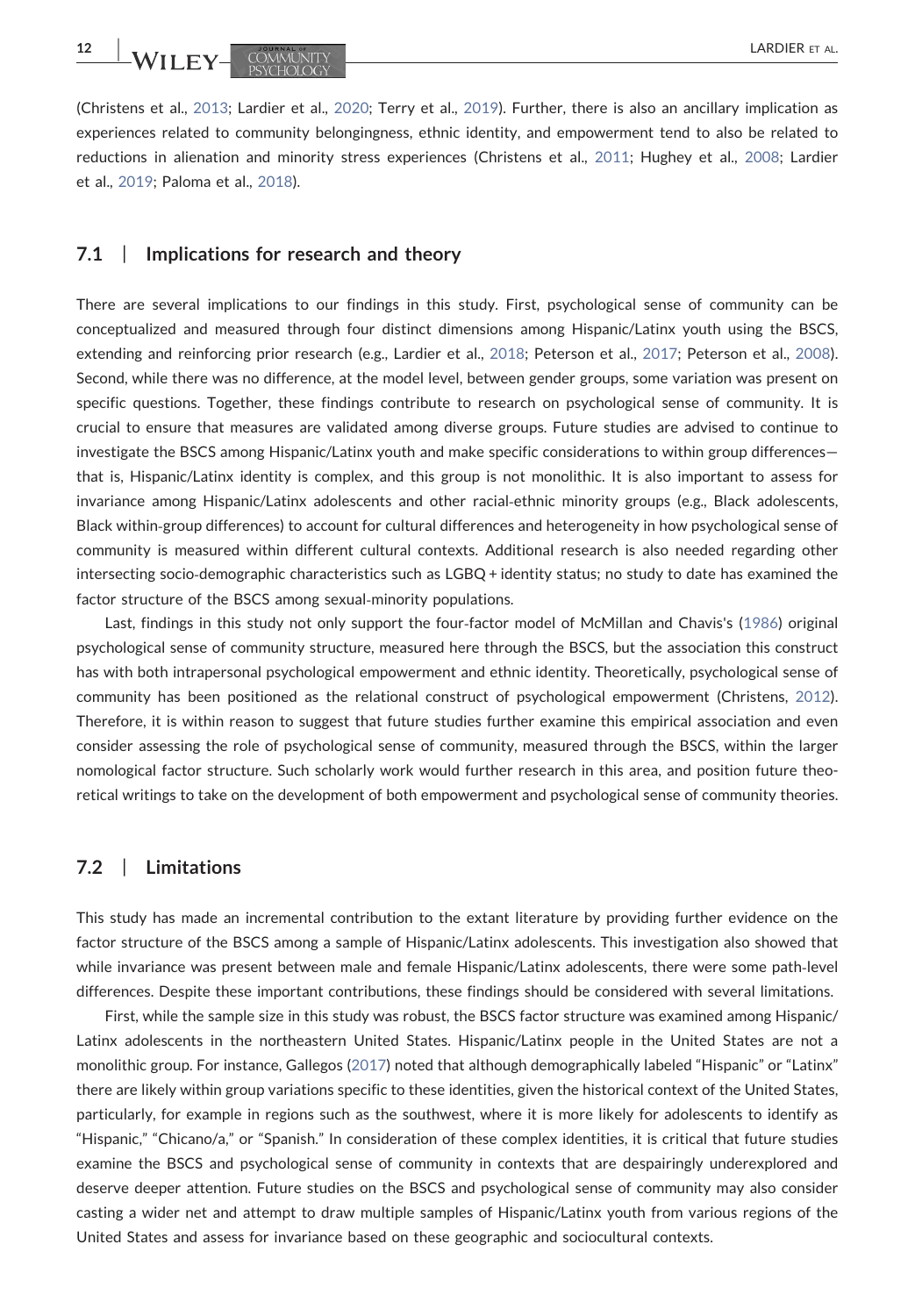Second, in line with the above limitations. The current iteration of the BSCS was collected in English. Knowing that Hispanic/Latinx groups are unlikely to be monolingual, scholars are encouraged to translate the BSCS into other languages, such as Spanish. This may help expand or adapt the utility of the BSCS for groups who speak languages other than English.

Third, the BSCS as a measure of psychological sense of community may not capture all the nuances of a specific group of young people, particularly those that identify as racial-ethnic minorities. Future research should continue to examine variations between groups (e.g., racial-ethnic identities, sexual orientation-identities, socioeconomic status), given the context specific nature of psychological sense of community (McMillan & Chavis, [1986\)](#page-14-2). Such scholarly work would support the use of the BSCS among various contexts and groups of people.

Last, a greater understanding of the relational processes within psychological sense of community needs to be considered, particularly in the development and adaptation of the BSCS. Moreover, psychological sense of community has been purported as the relational component of psychological empowerment (Christens, [2012](#page-13-21)). Therefore, it is reasonable to encourage that researchers consider ways to examine the relational processes of psychological sense of community utilizing the BSCS, and in connection with psychological empowerment.

# 8 | CONCLUSION

Through this study, we completed analyses that support the factor structure of the BSCS among a sample of Hispanic/Latinx adolescents and specifically examined for invariance based on gender identity (e.g., male and female). This incremental advancement in the measurement and validation of the BSCS among a sample of Hispanic/Latinx adolescents contributes not only to the extant literature but as noted, pushes our theoretical understanding of psychological sense of community among a marginalized group of adolescents. Our hope is that the use of the BSCS among various groups of youth will enable a deeper understanding of psychological sense of community and allow future research to support and clarify if and how psychological sense of community operates across various contexts. The BSCS may also be a useful tool for practitioners working with youth in community‐ based programs and other settings to provide support in developing a closer connection to their community, particularly on the pathway toward empowerment and social change.

#### ACKNOWLEDGMENTS

Dr. Opara is supported with funding from the National Institutes of Health, Office of the Director (1DP5OD029636) and partial support from a National Institute of Mental Health education grant (R25‐ MH087217). U.S. Department of Health and Human Services, Substance Abuse and Mental Health Services Administration, Center for Substance Abuse Prevention (Grant No. SP‐151040).

#### PEER REVIEW

The peer review history for this article is available at <https://publons.com/publon/10.1002/jcop.22585>

#### ORCID

David T. Lardier **b** <http://orcid.org/0000-0002-7236-2049>

#### **REFERENCES**

<span id="page-12-0"></span>Albanesi, C., Cicognani, E., & Zani, B. (2007). Sense of community, civic engagement and social well‐being in Italian adolescents. Journal of Community & Applied Social Psychology, 17(5), 387–406.

<span id="page-12-1"></span>Arbuckle, J. L. (2013). Amos 22 user's guide. SPSS.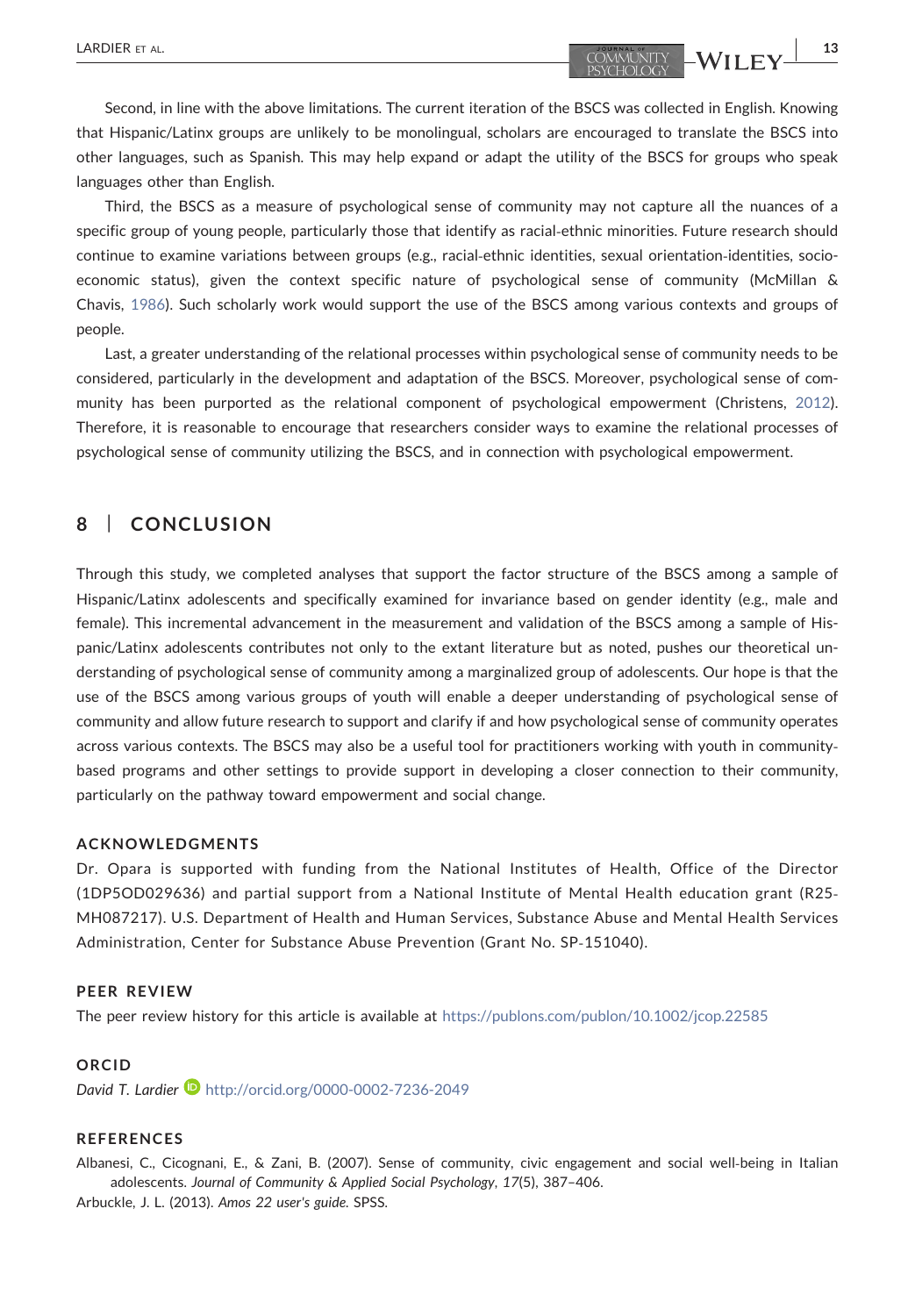- <span id="page-13-5"></span>BeLue, R., Taylor‐Richardson, K. D., Lin, J.‐M., McClellan, L., & Hargreaves, M. K. (2006). Racial disparities in sense of community and health status: Implications in community-based participatory interventions targeting chronic disease in African Americans. The Journal of Ambulatory Care Management, 29(2), 112–124.
- <span id="page-13-2"></span>Bermea, A. M., Lardier, D. T., Jr., Forenza, B., Garcia‐Reid, P., & Reid, R. J. (2018). Communitarianism and youth empowerment: Motivation for participation in a community-based substance abuse prevention coalition. Journal of Community Psychology.
- <span id="page-13-3"></span>Brodsky, A. E. (2017). Bridging the dialectic: Diversity, psychological sense of community, and inclusion. American Journal of Community Psychology, 59, 269–271.
- <span id="page-13-17"></span>Brown, T. A. (2015). Confirmatory factor analysis for applied research. Guilford publications.
- <span id="page-13-14"></span>Burrow-Sanchez, J. J. (2014). Measuring ethnic identity in Latino adolescents with substance use disorders. Substance Use & Misuse, 49(8), 982–986. <https://doi.org/10.3109/10826084.2013.794839>
- <span id="page-13-13"></span>Candelario, G. E. (2007). Black behind the ears: Dominican racial identity from museums to beauty shops. Duke University Press.
- <span id="page-13-1"></span>Cantillon, D., Davidson, W. S., & Schweitzer, J. H. (2003). Measuring community social organization: Sense of community as a mediator in social disorganization theory. Journal of criminal justice, 31(4), 321–339. [https://doi.org/10.1016/s0047-](https://doi.org/10.1016/s0047-2352(03)00026-6) [2352\(03\)00026-6](https://doi.org/10.1016/s0047-2352(03)00026-6)
- <span id="page-13-11"></span>Chan, W. Y., Ou, S. R., & Reynolds, A. J. (2014). Adolescent civic engagement and adult outcomes: An examination among urban racial minorities. Journal of Youth and Adolescence, 43(11), 1829–1843. [https://doi.org/10.1007/s10964-014-](https://doi.org/10.1007/s10964-014-0136-5) [0136-5](https://doi.org/10.1007/s10964-014-0136-5)
- <span id="page-13-9"></span>Chipuer, H. M., Pretty, G. H., Delorey, E., Miller, M., Powers, T., Rumstein, O., Barnes, A., Cordasic, N., & Laurent, K. (1999). The neighbourhood youth inventory: Development and validation. Journal of Community & Applied Social Psychology, 9, 355–368.
- <span id="page-13-21"></span>Christens, B. D. (2012). Toward relational empowerment. American Journal of Community Psychology, 50(1–2), 114–128. <https://doi.org/10.1007/s10464-011-9483-5>
- <span id="page-13-22"></span>Christens, B. D., Collura, J. J., & Tahir, F. (2013). Critical hopefulness: A person‐centered analysis of the intersection of cognitive and emotional empowerment. American Journal of Community Psychology, 52(1–2), 170–184. [https://doi.org/](https://doi.org/10.1007/s10464-013-9586-2) [10.1007/s10464-013-9586-2](https://doi.org/10.1007/s10464-013-9586-2)
- <span id="page-13-23"></span>Christens, B. D., Speer, P. W., & Peterson, N. A. (2011). Social class as moderator of the relationship between (dis) empowering processes and psychological empowerment. Journal of Community Psychology, 39(2), 170–182. [https://](https://doi.org/10.1002/jcop.20425) [doi.org/10.1002/jcop.20425](https://doi.org/10.1002/jcop.20425)
- <span id="page-13-8"></span>Forenza, B., & Lardier, D. T., Jr. (2017a). Sense of community through supportive housing among formerly homeless individuals with serious mental illness. Journal of Social Distress and the Homeless, 26(1), 33-41. [https://doi.org/10.](https://doi.org/10.1080/10530789.2017.1294973) [1080/10530789.2017.1294973](https://doi.org/10.1080/10530789.2017.1294973)
- <span id="page-13-7"></span>Forenza, B., & Lardier, D. T., Jr. (2017b). Sense of community through supportive housing among foster care alumni. Child and Youth Care Forum, 95(2), 91–116.
- <span id="page-13-19"></span>Galanti, G.-A. (2003). The Hispanic family and male-female relationships: An overview. Journal of Transcultural Nursing, 14(3), 180–185.
- <span id="page-13-24"></span>Gallegos, B. (2017). Postcolonial indigenous performances: Coyote musings on genízaros, hybridity, education, and slavery. In: Postcolonial Indigenous Performances (pp. 1–20). Springer.
- <span id="page-13-10"></span>Garcia‐Reid, P., Hamme Peterson, C., Reid, R. J., & Peterson, N. A. (2013). The protective effects of sense of community, multigroup ethnic identity, and self‐esteem against internalizing problems among Dominican youth: Implications for social workers. Social Work in Mental Health, 11(3), 199–222. <https://doi.org/10.1080/15332985.2013.774923>
- <span id="page-13-16"></span><span id="page-13-15"></span>Gaskin, J. (2012). Chi Square difference testing. Gaskination's StatWiki. Retrieved from <http://statwiki.kolobkreations.com> Hoyle, R. H. (Ed.). (2012). Handbook of structural equation modeling. Guilford Press.
- <span id="page-13-20"></span>Hughey, J., Peterson, N. A., Lowe, J. B., & Oprescu, F. (2008). Empowerment and sense of community: Clarifying their relationship in community organizations. Health Education & Behavior, 35(5), 651–663. [https://doi.org/10.1177/](https://doi.org/10.1177/1090198106294896) [1090198106294896](https://doi.org/10.1177/1090198106294896)
- <span id="page-13-12"></span>Hurtado-de-Mendoza, A., Gonzales, F. A., Serrano, A., & Kaltman, S. (2014). Social isolation and perceived barriers to establishing social networks among Latina immigrants. American Journal of Community Psychology, 53(1–2), 73–82.
- <span id="page-13-6"></span>Kenyon, D. B., & Carter, J. S. (2011). Ethnic identity, sense of community, and psychological well‐being among northern plans American Indian Youth. Journal of Community Psychology, 39(1), 1–9.
- <span id="page-13-0"></span>Kline, R. B. (2015). Principles and practice of structural equation modeling. Guilford publications.
- <span id="page-13-18"></span>Kyriazos, T. A. (2018). Applied psychometrics: Sample size and sample power considerations in factor analysis (EFA, CFA) and SEM in general. Psychology, 9(08), 2207–2230.
- <span id="page-13-4"></span>Lardier, D. T. (2018). An examination of ethnic identity as a mediator of the effects of community participation and neighborhood sense of community on psychological empowerment among urban youth of color. Journal of Community Psychology, 46, 551–566. <https://doi.org/10.1002/jcop.21958>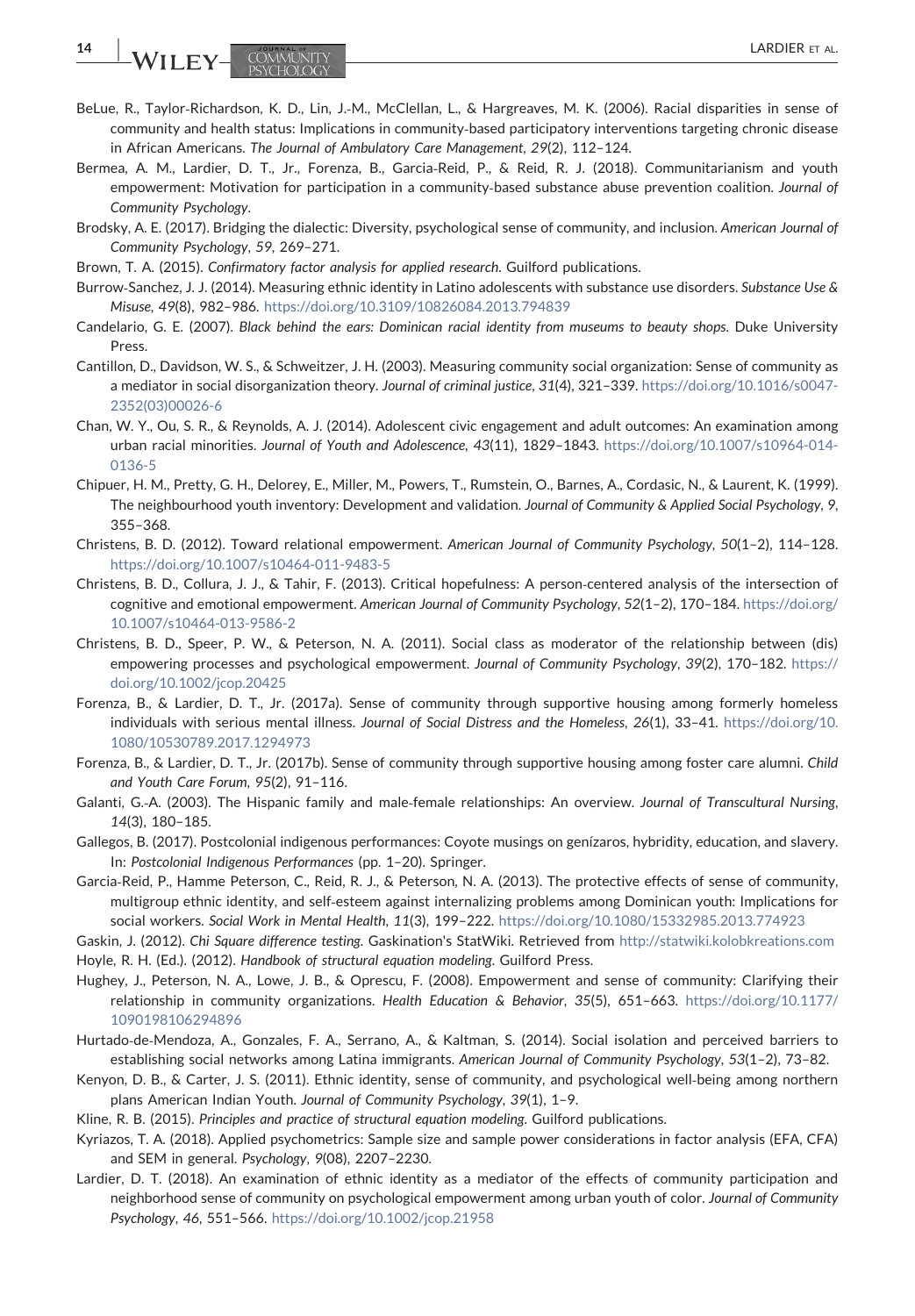- <span id="page-14-0"></span>Lardier, D. T., Jr., Barrios, V. R., Forenza, B., Herr, K. G., Bergeson, C., Suazo, C. M., & Reid, R. J. (2019). Contextualizing negative sense of community and disconnection among urban youth of color: "Community… We ain't got that". Journal of Community Psychology.
- <span id="page-14-9"></span>Lardier, D. T., Jr., MacDonnell, M., Barrios, V. R., Garcia-Reid, P., & Reid, R. J. (2017). The moderating impact of neighborhood sense of community on predictors of substance use among Hispanic urban youth. Journal of Ethnicity in Substance Abuse, 15(4), 1–26. <https://doi.org/10.1080/15332640.2016.1273810>
- <span id="page-14-3"></span>Lardier, D. T., Opara, I., Garcia‐Reid, P., & Reid, R. J. (2020). The cognitive empowerment scale: Multigroup confirmatory factor analysis among youth of color. Child and Adolescent Social Work Journal, 37, 179–193. [https://doi.org/10.1007/](https://doi.org/10.1007/s10560-019-00647-2) [s10560-019-00647-2](https://doi.org/10.1007/s10560-019-00647-2)
- Lardier, D. T., Jr., Reid, R. J., & Garcia‐Reid, P. (2018). Validation of the brief sense of community scale among youth of color from an underserved urban community. Journal of Community Psychology, 46, 1062–1074.
- <span id="page-14-17"></span>Li, C. (2013). Little's test of missing completely at random. The Stata Journal, 13(4), 795–809.
- <span id="page-14-18"></span>Little, R. J., & Rubin, D. B. (2014). Statistical analysis with missing data. John Wiley & Sons.
- <span id="page-14-6"></span>Long, D. A., & Perkins, D. D. (2003). Confirmatory factor analysis of the sense of community index and development of a brief SCI. Journal of Community Psychology, 31(3), 279–296. <https://doi.org/10.1002/jcop.10046>
- <span id="page-14-19"></span>Lüdtke, O., Robitzsch, A., & West, S. G. (2020). Analysis of interactions and nonlinear effects with missing data: A factored regression modeling approach using maximum likelihood estimation. Multivariate Behavioral Research, 55(3), 361–381.
- Mammana‐Lupo, V., Todd, N. R., & Houston, J. D. (2014). The role of sense of community and conflict in predicting congregational belonging. Journal of Community Psychology, 42(1), 99–118. <https://doi.org/10.1002/jcop.21596>
- <span id="page-14-15"></span>Mannarini, T., Rochira, A., & Talo, C. (2014). Negative psychological sense of community: Development of a measure and theoretical implications. Journal of Community Psychology, 42(6), 673–688. <https://doi.org/10.1002/jcop.21645>
- <span id="page-14-22"></span>McMillan, D. W. (1996). Sense of community. American Journal of Community Psychology, 24, 315–325.
- <span id="page-14-1"></span>McMillan, D. W. (2011). Sense of community, a theory not a value: A response to Nowell and Boyd. Journal of Community Psychology, 39(5), 507–519.
- <span id="page-14-2"></span>McMillan, D. W., & Chavis, D. M. (1986). Sense of community: A definition and theory. Journal of Community Psychology, 14, 6–23. <https://doi.org/10.1002/1520-6629>
- <span id="page-14-20"></span>McNeish, D. (2017). Missing data methods for arbitrary missingness with small samples. Journal of Applied Statistics, 44(1), 24–39.
- <span id="page-14-12"></span>Mirandé, A. (2018). Hombres y machos: Masculinity and Latino culture. Routledge.
- <span id="page-14-21"></span>Miville, M. L., Mendez, N., & Louie, M. (2017). Latina/o gender roles: A content analysis of empirical research from 1982 to 2013. Journal of Latina/o Psychology, 5(3), 173–194.
- <span id="page-14-13"></span>Muñoz, S. M. (2018). Unpacking legality through La Facultad and cultural citizenship: Critical and legal consciousness formation for politicized Latinx undocumented youth activists. Equity & Excellence in Education, 51(1), 78–91.
- <span id="page-14-14"></span>Nadal, K. L., Mazzula, S. L., Rivera, D. P., & Fujii‐Doe, W. (2014). Microaggressions and Latina/o Americans: An analysis of nativity, gender, and ethnicity. Journal of Latina/o Psychology, 2(2), 67–78.
- <span id="page-14-7"></span>Obst, P. L., & White, K. M. (2004). Revisiting the sense of community index: A confirmatory factor analysis. Journal of Community Psychology, 32(6), 691–705.
- <span id="page-14-5"></span>Opara, I., Rivera Rodas, E. I., Lardier, D. T., Garcia‐Reid, P., & Reid, R. J. (2019). Validation of the abbreviated socio‐political control scale for youth (SPCS‐Y) among urban girls of color. Child and Adolescent Social Work Journal, 37, 83–95. <https://doi.org/10.1007/s10560-019-00624-9>
- <span id="page-14-23"></span>Paloma, V., Lenzi, M., Furlanis, N., Vieno, A., & García‐Ramírez, M. (2018). Sociopolitical control for immigrants: The role of receiving local contexts. American Journal of Community Psychology, 62(1–2), 41–50.
- <span id="page-14-10"></span>Peterson, N. A., & Hughey, J. (2004). Social cohesion and intrapersonal empowerment: Gender as moderator. Health Education Research, 19(5), 533–542.
- <span id="page-14-11"></span>Peterson, N. A., Lowe, J. B., Aquilino, M. L., & Schneider, J. E. (2005). Linking social cohesion and gender to intrapersonal and interactional empowerment: Support and new implications for theory. Journal of Community Psychology, 33(2), 233–244. <https://doi.org/10.1002/jcop.20047>
- <span id="page-14-16"></span>Peterson, N. A., Peterson, C. H., Agre, L., Christens, B. D., & Morton, C. M. (2011). Measuring youth empowerment: Validation of a sociopolitical control scale for youth in an urban community context. Journal of Community Psychology, 39(5), 592–605. <https://doi.org/10.1002/jcop.20456>
- <span id="page-14-4"></span>Peterson, N. A., & Reid, R. J. (2003). Paths to psychological empowerment in an urban community: Sense of community and citizen participation in substance abuse prevention activities. Journal of Community Psychology, 31(1), 25–38. [https://](https://doi.org/10.1002/jcop.10034) [doi.org/10.1002/jcop.10034](https://doi.org/10.1002/jcop.10034)
- <span id="page-14-8"></span>Peterson, N. A., Speer, P. W., & Hughey, J. (2006). Measuring sense of community: A methodological interpretation of the factor structure debate. Journal of Community Psychology, 34(4), 453–469.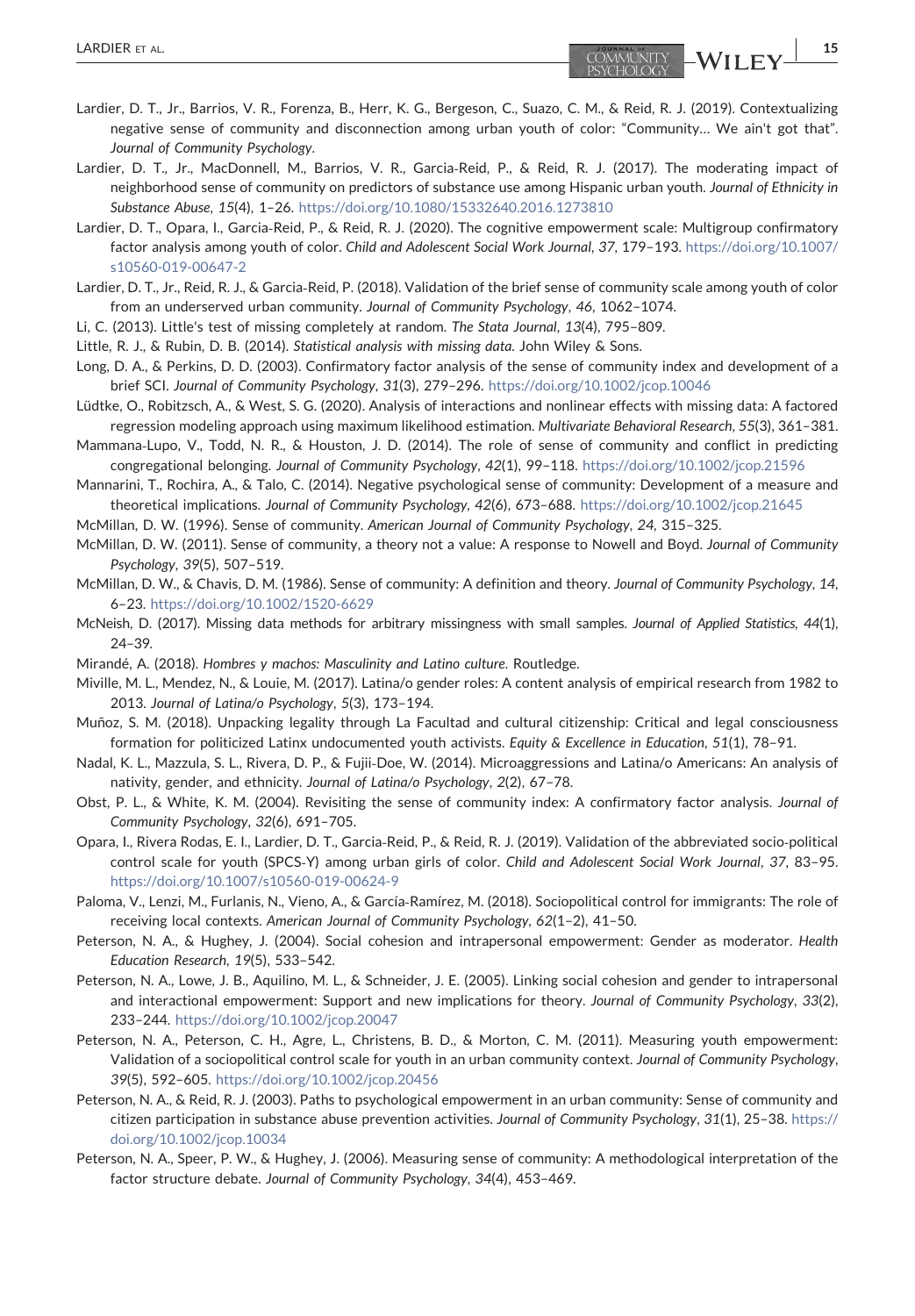- <span id="page-15-5"></span>Peterson, N. A., Speer, P. W., Hughey, J., Armstead, T. L., Schneider, J. E., & Sheffer, M. A. (2008). Community organizations and sense of community: Further development in theory and measurement. Journal of Community Psychology, 36(6), 798–813. <https://doi.org/10.1002/jcop.20260>
- <span id="page-15-6"></span>Peterson, N. A., Speer, P. W., & McMillan, D. W. (2008). Validation of a brief sense of community scale: Confirmation of the principal theory of sense of community. Journal of Community Psychology, 36(1), 61-73. [https://doi.org/10.1002/jcop.](https://doi.org/10.1002/jcop.20217) [20217](https://doi.org/10.1002/jcop.20217)
- <span id="page-15-1"></span>Peterson, N. A., Speer, P. W., Peterson, C. H., Powell, K. G., Treitler, P., & Wang, Y. (2017). Importance of auxiliary theories in research on university-community partnerships: The example of psychological sense of community. Collaborations: A Journal of Community‐Based Research and Practice, 1(1), 5.
- <span id="page-15-13"></span>Phinney, J. S., & Ong, A, D. (2007). Conceptualization and measurement of ethnic identity: Current status and future directions. Journal of Counseling Psychology, 54(3), 271–281.
- <span id="page-15-14"></span>Ponterotto, J. G., Gretchen, D., Utsey, S. O., Stracuzzi, T., & Saya, R. (2003). The multigroup ethnic identity measure (MEIM): Psychometric review and further validity testing. Educational and Psychological Measurement, 63, 502–515. [https://doi.](https://doi.org/10.1177/0013164403063003010) [org/10.1177/0013164403063003010](https://doi.org/10.1177/0013164403063003010)
- <span id="page-15-3"></span>Prezza, M., Giuseppina Pacilli, M., Barbaranelli, C., & Zampatti, E. (2009). The MTSOCS: A multidimensional sense of community scale for local communities. The Journal of Community of Psychology, 37(3), 305-326. [https://doi.org/10.](https://doi.org/10.1002/jcop.20297) [1002/jcop.20297](https://doi.org/10.1002/jcop.20297)
- <span id="page-15-12"></span>Quinones Mayo, Y., & Resnick, R. P. (1996). The impact of machismo on Hispanic women. Affilia, 11(3), 257–277.
- <span id="page-15-2"></span>Reid, R. J., Forenza, B., Lardier, D. T., Jr., & Garcia‐Reid, P. (2017). Exploring the predictors of citizen participation in substance abuse prevention activities. Journal of Alcoholism & Drug Dependence, 5(2), 1–10. [https://doi.org/10.4172/](https://doi.org/10.4172/2329-6488.1000260) [2329-6488.1000260](https://doi.org/10.4172/2329-6488.1000260)
- <span id="page-15-8"></span>Rivas‐Drake, D. (2012). Ethnic identity and adjustment: The mediating role of sense of community. Cultural Diversity and Ethnic Minority Psychology, 18(2), 210–215. <https://doi.org/10.1037/a0027011>
- <span id="page-15-10"></span>Rivas‐Drake, D., Seaton, E. K., Markstrom, C., Quintana, S., Syed, M., Lee, R. M., Umaña‐Taylor, A. J., French, S., Yip, T., & Racial Identity in the 21st Century Study Group. (2014). Ethnic and racial identity in adolescence: Implications for psychosocial, academic, and health outcomes. Child Development, 85(1), 40–57. [https://doi.org/](https://doi.org/10.1111/cdev.12200) [10.1111/cdev.12200](https://doi.org/10.1111/cdev.12200)
- <span id="page-15-18"></span>Ruiz, A. L., Bartkowski, J. P., Ellison, C. G., Acevedo, G. A., & Xu, X. (2017). Religion and Gender Ideologies among Working‐ Age US Latinas/os. Religions, 8(7), 121.
- <span id="page-15-0"></span>Schmitt, N., & Kuljanin, G. (2008). Measurement invariance: Review of practice and implications. Human Resource Management Review, 18(4), 210–222.
- <span id="page-15-17"></span>Schreiber, J. B., Nora, A., Stage, F. K., Barlow, E. A., & King, J. (2006). Reporting structural equation modeling and confirmatory factor analysis results: A review. The Journal of Educational Research, 99(6), 323–338.
- <span id="page-15-15"></span>Schwartz, S. J., Unger, J. B., Des Rosiers, S. E., Lorenzo‐Blanco, E. I., Zamboanga, B. L., Huang, S., Baezconde‐Garbanati, L., Villamar, J. A., Soto, D. W., Pattarroyo, M., & Szapocznik, J. (2014). Domains of acculturation and their effects on substance use and sexual behavior in recent Hispanic immigrant adolescents. Prevention Science, 15(3), 385–396.
- <span id="page-15-16"></span>Schwartz, S. J., Unger, J. B., Lorenzo‐Blanco, E. I., Des Rosiers, S. E., Villamar, J. A., Soto, D. W., Pattarroyo, M., Baezconde‐ Garbanati, L., & Szapocznik, J. (2014). Perceived context of reception among recent Hispanic immigrants: Conceptualization, instrument development, and preliminary validation. Cultural Diversity and Ethnic Minority Psychology, 20(1), 1–15.
- <span id="page-15-11"></span>Speer, P. W., Peterson, N. A., Armstead, T. L., & Allen, C. T. (2013). The influence of participation, gender, and organizational sense of community on psychological empowerment: The moderating effects of income. American Journal of Community Psychology, 51(1–2), 103–113. <https://doi.org/10.1007/s10464-012-9547-1>
- <span id="page-15-19"></span>Talo, C., Mannarini, T., & Rochira, A. (2014). Sense of community and community participation: A meta‐analytic review. Social Indicators Research, 117, 1–28. <https://doi.org/10.1007/s11205-013-0347-2>
- <span id="page-15-4"></span>Tartaglia, S. (2006). A preliminary study for a new model of sense of community. Journal of Community Psychology, 34(1), 25–36. <https://doi.org/10.1002/jcop.20081>
- <span id="page-15-20"></span>Terry, R., Townley, G., Brusilovskiy, E., & Salzer, M. S. (2019). The influence of sense of community on the relationship between community participation and mental health for individuals with serious mental illnesses. Journal of Community Psychology, 47(1), 163–175.
- <span id="page-15-9"></span>Townley, G., & Kloos, B. (2011). Examining the psychological sense of community for individuals with serious mental illness residing in supported housing environments. Community Mental Health Journal, 47(4), 436–446.
- <span id="page-15-7"></span>Townley, G., Kloos, B., Green, E. P., & Franco, M. M. (2011). Reconcilable differences? Human diversity, cultural relativity, and sense of community. American Journal of Community Psychology, 47(1-2), 69-85. [https://doi.org/10.1007/s10464-](https://doi.org/10.1007/s10464-010-9379-9) [010-9379-9](https://doi.org/10.1007/s10464-010-9379-9)